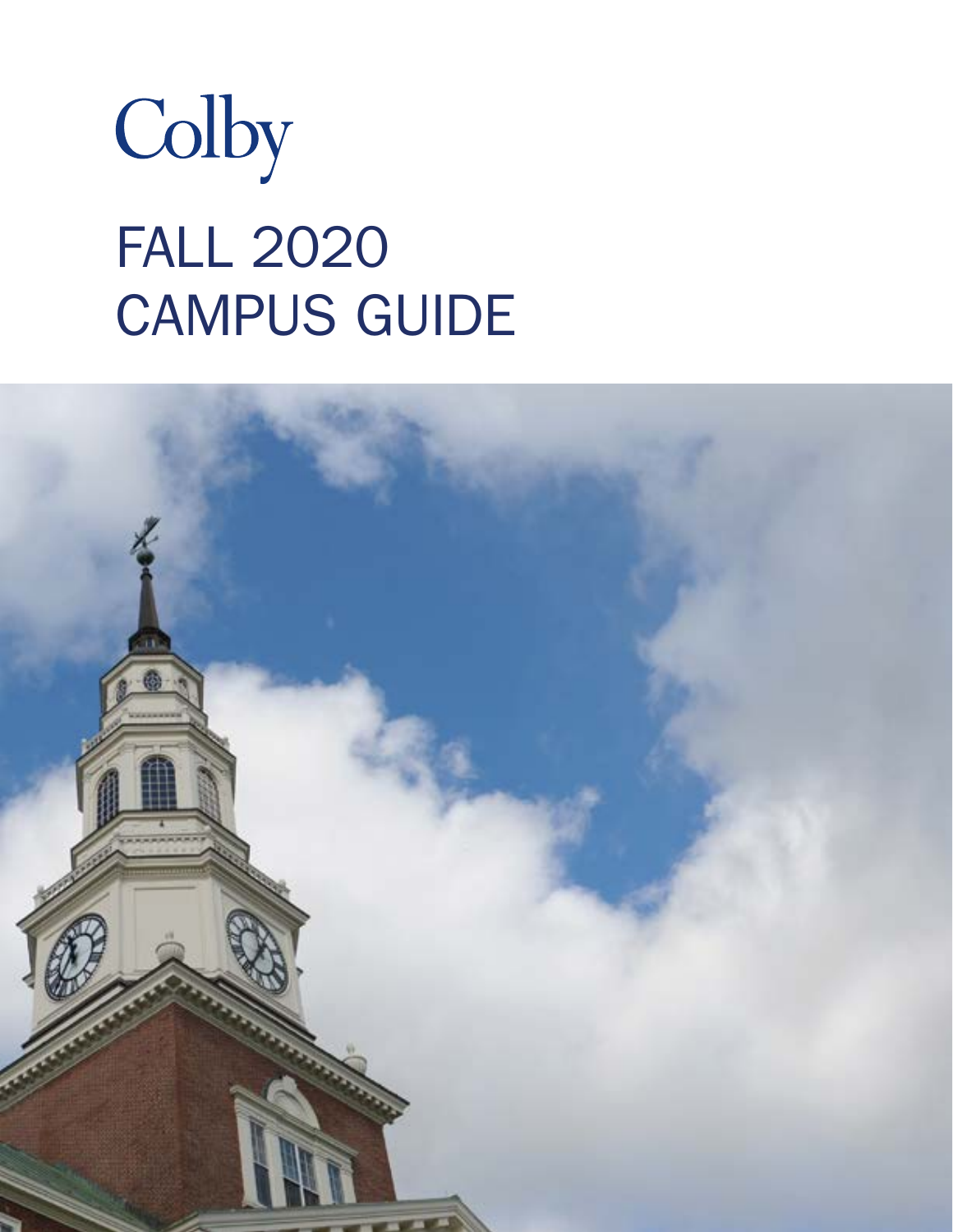## Colby

## Table of Contents

| A Plan Guided by the Latest Scientific Knowledge 1 |
|----------------------------------------------------|
|                                                    |
|                                                    |
|                                                    |
|                                                    |
|                                                    |
|                                                    |
|                                                    |
|                                                    |
|                                                    |
|                                                    |
|                                                    |
|                                                    |
|                                                    |
|                                                    |
|                                                    |
|                                                    |
|                                                    |
| 10                                                 |
| 10                                                 |
| 10                                                 |
| 10                                                 |
| 11                                                 |
| 11                                                 |
| 11                                                 |
| 11                                                 |
| 12                                                 |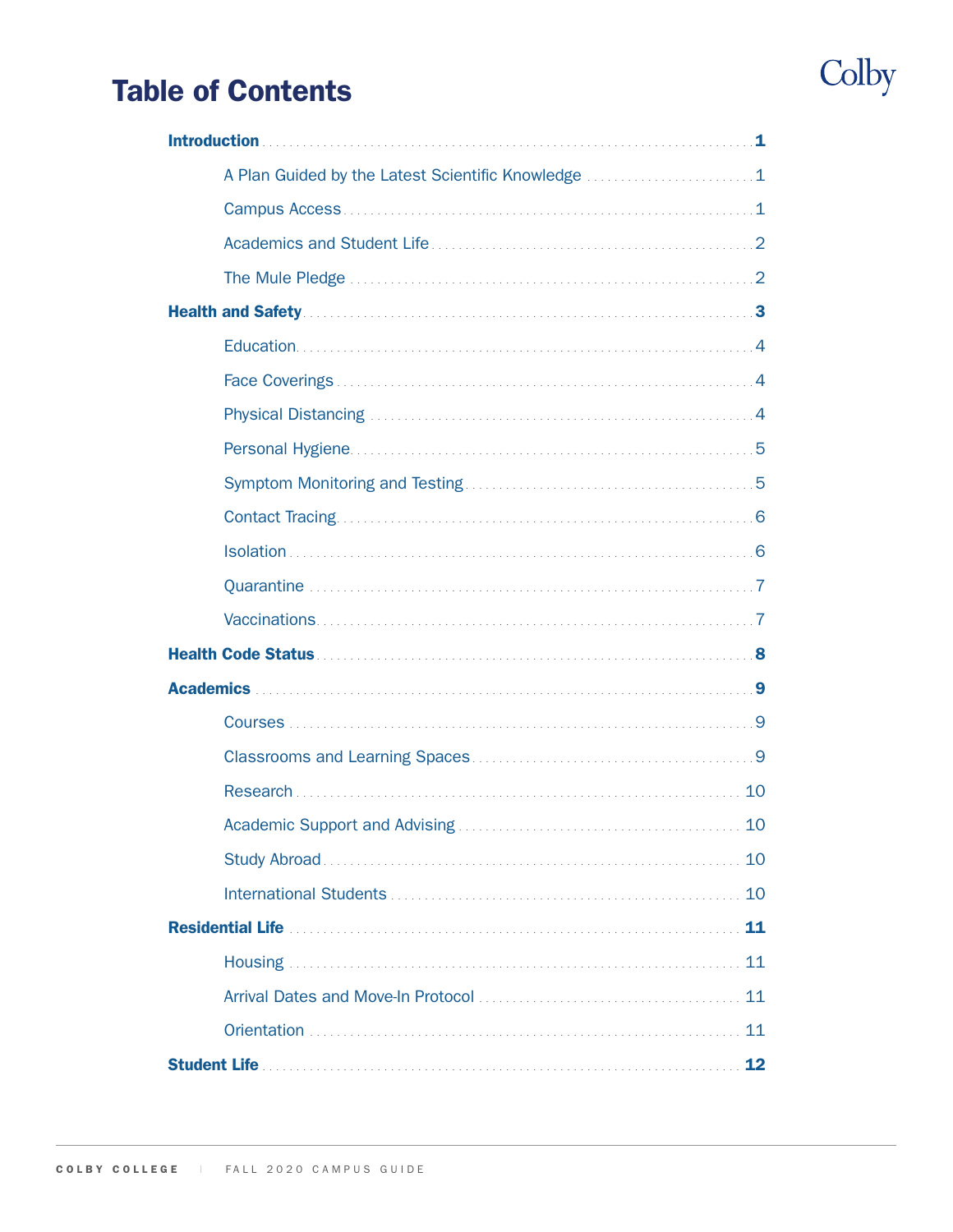# Colby

## Table of Contents

| 13                                                                                                                                                                                                                                   |
|--------------------------------------------------------------------------------------------------------------------------------------------------------------------------------------------------------------------------------------|
|                                                                                                                                                                                                                                      |
|                                                                                                                                                                                                                                      |
|                                                                                                                                                                                                                                      |
|                                                                                                                                                                                                                                      |
|                                                                                                                                                                                                                                      |
|                                                                                                                                                                                                                                      |
|                                                                                                                                                                                                                                      |
|                                                                                                                                                                                                                                      |
|                                                                                                                                                                                                                                      |
| Restrooms, Elevators, and Other Close Quarters  15                                                                                                                                                                                   |
|                                                                                                                                                                                                                                      |
| Heating, Ventilation, and Air Conditioning Systems  16                                                                                                                                                                               |
|                                                                                                                                                                                                                                      |
|                                                                                                                                                                                                                                      |
|                                                                                                                                                                                                                                      |
|                                                                                                                                                                                                                                      |
|                                                                                                                                                                                                                                      |
|                                                                                                                                                                                                                                      |
| Travel and Transportation manufacture and the contract of the contract of the contract of the contract of the contract of the contract of the contract of the contract of the contract of the contract of the contract of the        |
| . 20<br>Travel                                                                                                                                                                                                                       |
|                                                                                                                                                                                                                                      |
|                                                                                                                                                                                                                                      |
|                                                                                                                                                                                                                                      |
| <b>Faculty and Staff Support manufactures and Staff Support manufactures and Staff Support manufactures and Staff Support manufactures and Staff Support manufactures and Staff Support manufactures and Staff Support manufactu</b> |
|                                                                                                                                                                                                                                      |
|                                                                                                                                                                                                                                      |
|                                                                                                                                                                                                                                      |
|                                                                                                                                                                                                                                      |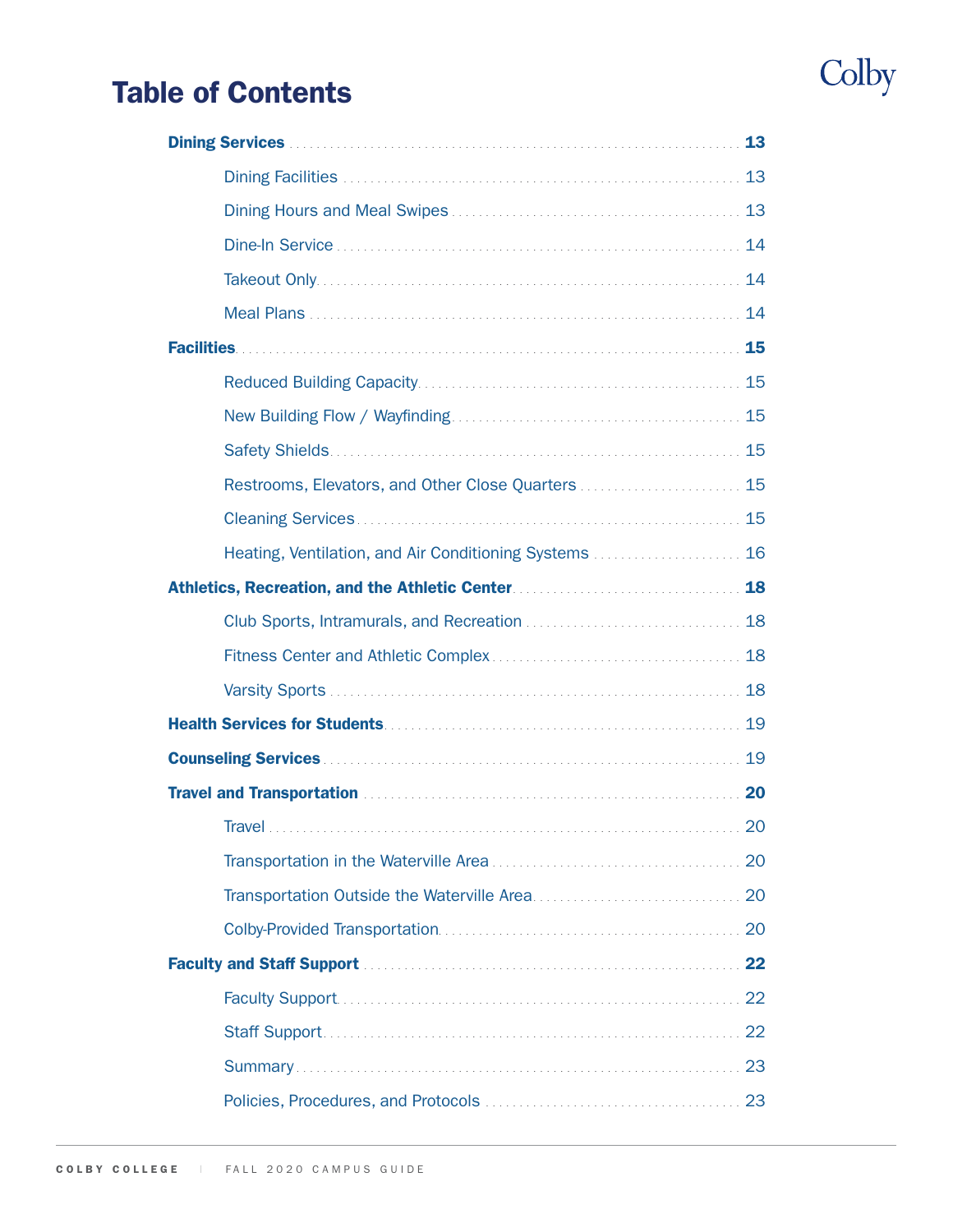## Olby

### <span id="page-3-0"></span>INTRODUCTION

In March, as the global health pandemic emerged in the United States, Colby made the difficult decision to close the campus, a decision that, in hindsight, was the right one. This decision was guided by three principles:

- Protecting the health and safety of the Colby and local community
- Maintaining an exceptional educational program
- Facilitating experiences that enrich our core educational mission and foster growth in our students



As Colby prepares to reopen the campus and welcome students back, these principles continue to guide the College. Colby adopted a science-based understanding of COVID-19 and the transmission of the virus, which has informed the College's decision-making as we move forward. Science provided a framework to develop guidelines and protocols to protect the Colby and Waterville communities. While these new guidelines and protocols will make the Colby experience different in some ways, it can be an outstanding year if everyone understands the risks and takes appropriate steps in our everyday interactions to mitigate them. This will truly be a time when we will all need to focus on ensuring that our personal behavior is entirely aligned with the common good.

### A Plan Guided by the Latest Scientific Knowledge

Colby is fortunate to be partnering with exceptional teams and organizations to inform our planning for reopening, including an epidemiological team from the Harvard T. H. Chan School of Public Health, medical leadership from Massachusetts General Hospital, Maine-Dartmouth Family Residency and MaineGeneral Health, and the COVID-19 testing program at the **Broad Institute of MIT and Harvard**. The plan we have developed in concert with our partners and through broad consultation of campus groups is a multi-layered, integrated approach to safety that will continue to evolve according to the latest scientific knowledge and developments. One critical component is robust testing to drastically reduce the possibility of community transmission.

### Campus Access

Access to campus will be limited to students, faculty, and staff participating in the College's testing program. Except for limited exceptions, visitors and guests are prohibited from using any Colby facility until further notice. This limitation is designed to protect the health and safety of our on-campus and local communities.

The College will not schedule any on-campus programs or events for external groups in the fall. Colby will continue to schedule virtual and in-person programs and events for internal groups in accordance with CDC guidelines. While closing the campus to the public is antithetical to our core values, this is the best strategy to mitigate the risk of transmitting COVID-19.

Essential visitors, including contractors, service providers, and vendors, must complete an online visitor request 48 hours prior to their visit. Each request is reviewed by the director of environment health and safety and the appropriate vice president or dean for necessity and any safety precautions that may be required.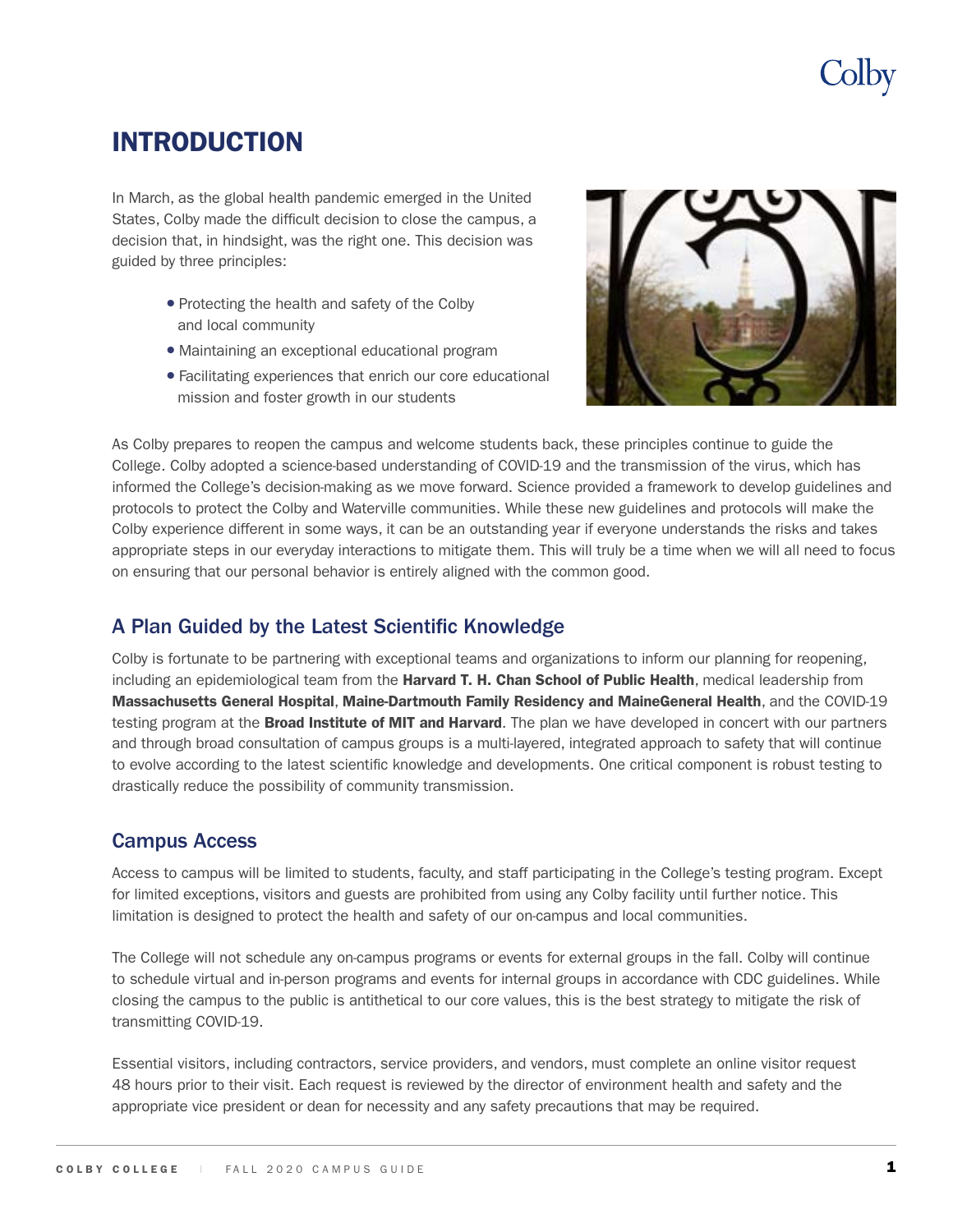#### <span id="page-4-0"></span>**Academics and Student Life** .

Colby is committed to maintaining an exceptional academic program and to creating a campus environment rich with creative programming and cocurricular offerings. The College's academic program is structured in ways that are largely familiar, with the length of the semester intact and courses with their typical rhythm. The semester will be starting two weeks earlier than originally scheduled, on Aug. 26, ending on-campus instruction Nov. 24, with a reading period and finals completed remotely.

While Colby is planning for most courses to be taught in person, the College recognizes that some faculty will need to teach remotely for health and other reasons, and some students, including international students and those with underlying health conditions, may need to take courses remotely. While not all courses will be available remotely, a core selection of courses will be offered to students who are learning remotely.

All students were provided the opportunity to choose in-person learning, remote learning, or to take a leave of absence.

In addition to the rich and outstanding academic experience, there are many elements of the cocurricular program at Colby that enhance the College's educational mission. Students learn and grow through their engagement in civic and community efforts, athletics, arts, clubs and campus leadership positions, and much more. These experiences have been reimagined in ways that will continue to make them meaningful and fulfilling while also making them possible in a safe manner.

The presidents of the NESCAC institutions decided unanimously, though with great reluctance, that NESCAC conference competition for fall sports must be canceled for fall 2020. Colby has developed athletic offerings to continue to engage athletes during these times. Additionally, a robust slate of recreational activities is being created for all members of the Colby community to take advantage of. These programs, and the overall health of the community, will be supported by the new Harold Alfond Athletics and Recreation Center opening in September.

### **The Mule Pledge**

In conjunction with the Student Government Association, the Mule Pledge was created to articulate the ideals, values, and community expectations that all members of the community must abide by. The Mule Pledge is a call to action; the entire campus community must recognize our shared purpose and believe that at this trying moment, when it comes to securing the health and well-being of ourselves and others, individual choice and individualistic action will need to be subordinate to the common good.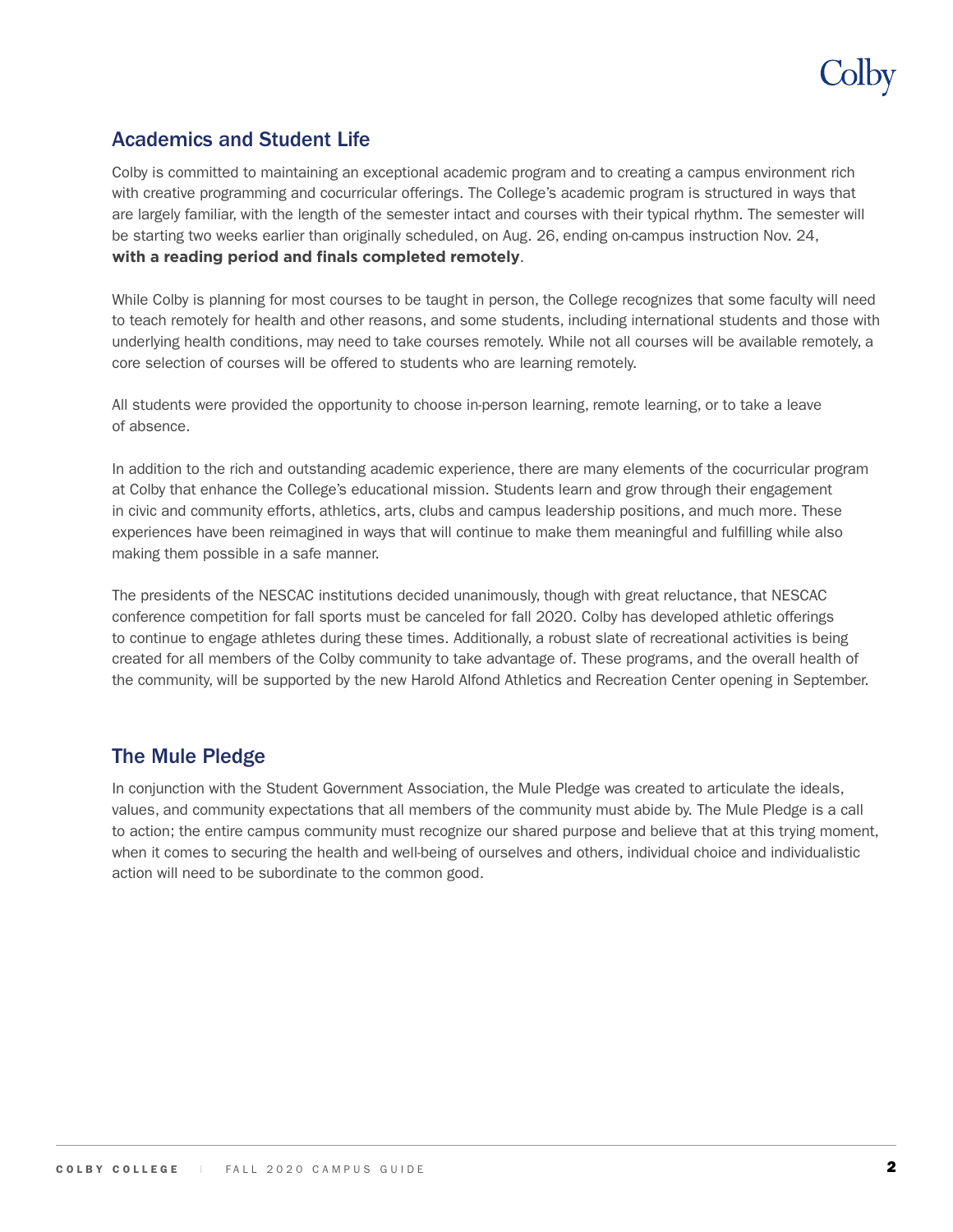## Colby

### <span id="page-5-0"></span>HEALTH AND SAFETY

While the COVID-19 pandemic presents new challenges in the ways that we live and interact with each other, scientists and medical professionals have identified several reasonable and practical steps to prevent the spread of the virus. Colby is consulting with Massachusetts General Hospital and MaineGeneral to develop health and safety guidelines to protect the community. In addition, Colby has joined the Safe To School testing program offered through the Broad Institute and has partnered with CoVerified, a technology application that offers a streamlined approach to daily symptom monitoring, contact tracing, and testing data collection and notification. Finally, Colby is developing health education programs that will include



information about COVID-19 that will mitigate the spread of the virus and help the College prepare for the safe return to campus. The programs are being developed by Health Services, Information Technology Services, and Communications and will be student-centered. The programs and the health and safety guidelines are predicated on seven key elements:

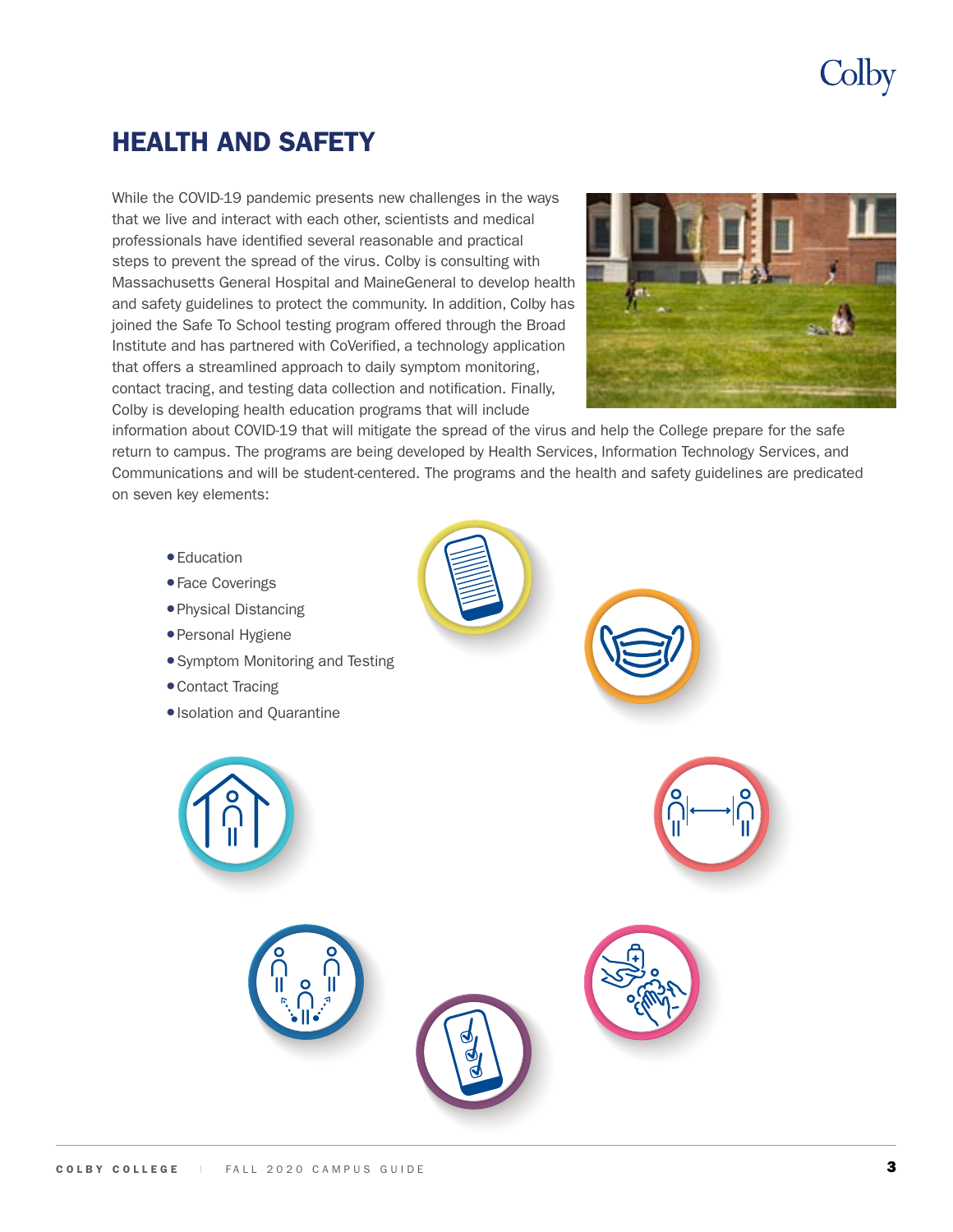### <span id="page-6-0"></span>**Education**

- $\bullet$  Colby will offer health education and awareness programs for students, faculty, and staff.
- <sup>l</sup>Programs will include a mix of online programs through participation with SafeSchools, Colby-developed materials, and regular messaging to the campus community.
- Subjects will include information on coronavirus, COVID-19, transmission risks and mitigation strategies, the roles of physical distancing, face coverings, and hygiene, as well as general health education topics.

### Face Coverings

- Colby requires everyone on campus to wear a face covering at all times:
	- In buildings, except in one's private office, including common areas, hallways, stairwells, and elevators
	- Outside when physical distancing cannot be maintained or is likely to be difficult to maintain
	- In residence halls, except while in an individual room (and if maintaining physical distancing from others)
	- In dining halls—face coverings may only be removed while eating
- Colby will provide cloth face coverings, and employees may also bring their own
- This requirement is consistent with Maine's orders on face coverings and applies to the entire campus community and all approved visitors

### Physical Distancing

All faculty, staff, and students will be required to observe physical distancing guidelines established by the College. Signs, floor decals, and stanchions will be placed in residence halls, dining halls, classrooms, and administrative spaces to help enforce physical distancing guidelines.

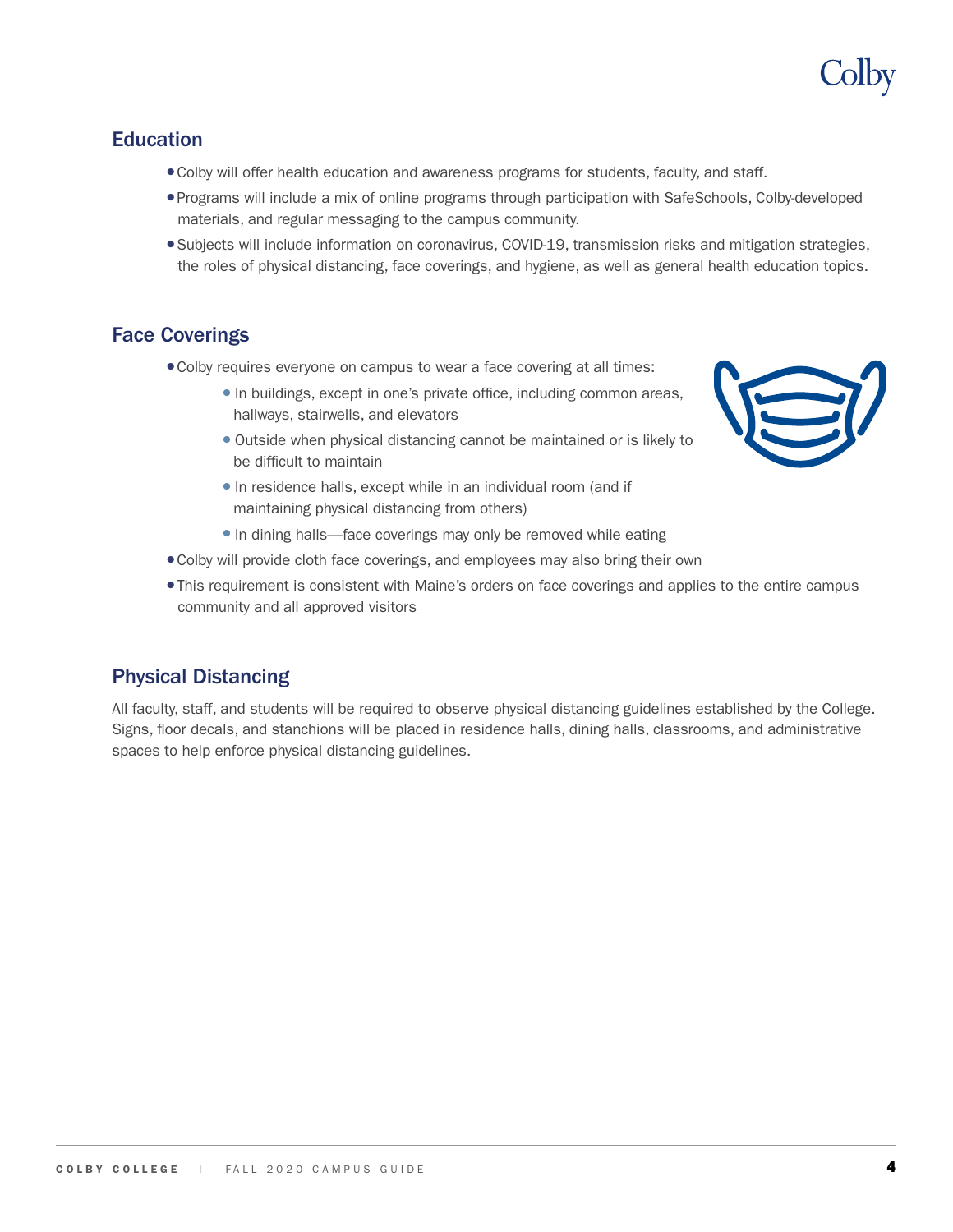

### <span id="page-7-0"></span>Personal Hygiene

Maintaining personal hygiene and instituting advanced cleaning protocols on campus will be key to mitigating the risk of spreading the coronavirus on campus and within the Waterville community. The following hygiene and cleaning protocols are recommended:

- Regularly and thoroughly wash hands for 20 seconds or use a hand sanitizer
- $\bullet$  Cover your mouth and nose when sneezing or coughing
- Avoid touching your eyes, nose, or mouth (particularly in public)
- Wear a face covering at all times
- Maintain physical distancing
- Colby custodial staff will institute new and rigid cleaning procedures in all public spaces on campus, particularly spaces with high-touch contacts

### Symptom Monitoring and Testing

Working in close partnership with the CoVerified (symptom monitoring) and Broad Institute (testing), Colby will have one of the most advanced symptom monitoring tools and robust testing programs at any college or university in the country.

#### Symptom Monitoring

The Broad Institute partnered with CoVerified to provide the end-user tools for managing COVID-19 response. CoVerified has created a mobile app (for both iOS and Android devices) that will help individuals monitor their symptoms. On a daily basis, all faculty, staff, and students who plan to be on campus must assess themselves for COVID-19 symptoms and determine whether they present a possible risk based on the attached self-assessment checklist. All employees who exhibit symptoms are prohibited from coming to campus and must notify their supervisor immediately. Students should notify the Health Center immediately if they exhibit any symptoms.

#### **Testing**

As indicated earlier, all students will be tested prior to their arrival on campus with test kits provided by Colby. At the beginning of the semester, all community members will be tested three times per week. Thereafter, faculty, staff, and students will be tested twice per week, a rate that scientific models have demonstrated will greatly limit the potential spread of the virus by detecting infections in individuals prior to them becoming contagious.

Colby will use an anterior nasal swab test, which is considered the least invasive COVID-19 test available. The test, which is free of charge to all faculty, staff, and students on campus, is quick and accurate. Test results will be provided electronically to individuals and to Colby within 24 hours of delivery to the lab.

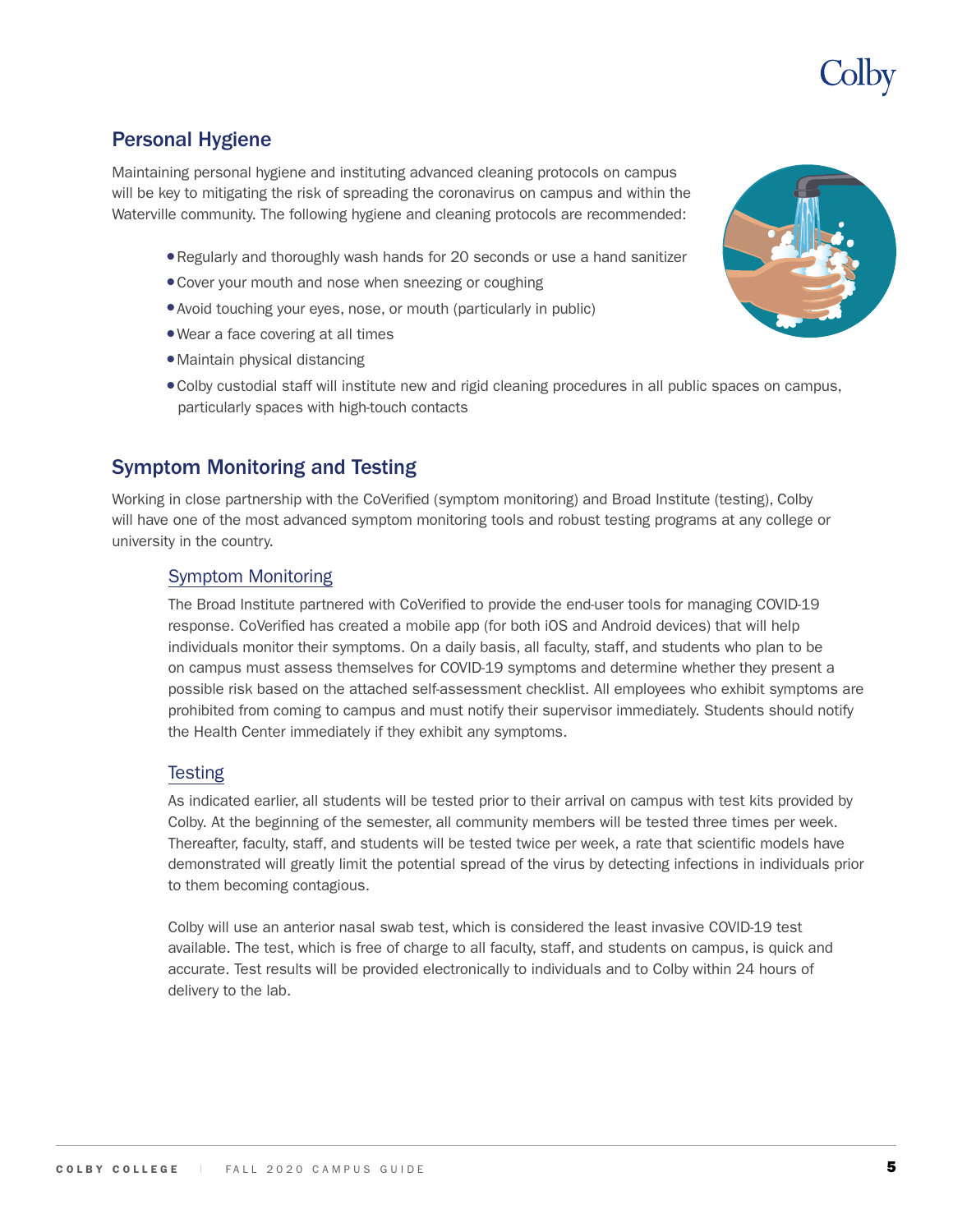# olby

### <span id="page-8-0"></span>Contact Tracing

To keep the community safe and healthy, Colby will need to effectively identify and quarantine (or isolate) individuals who may have come in close contact with a confirmed COVID-19 positive case. CoVerified, a Broad Institute partner, will provide technology solutions for contact tracing, daily symptom reporting, and integrated testing data collection using a phone app and web-based portal. In addition, a dedicated Colby contact tracing team has been established to swiftly and deftly conduct extensive case investigation and contact tracing work.

The College will engage in contact tracing based on the particular circumstances and will coordinate its efforts with the Maine CDC if the person tests positive for COVID-19. Individual privacy will be maintained in accordance with state regulations.

Currently, there are three scenarios that would initiate a case investigation and contact tracing for a Person Under Investigation (PUI).

- PUI fails daily symptom scan
- PUI tests positive for COVID-19
- <sup>l</sup> PUI reports potential exposure to confirmed or diagnosed COVID-19 case

Approved visitors are required to provide notice to Director of Safety Wade Behnke (wade.behnke@colby.edu; 207-859-5504) if they develop symptoms following a visit to the College.

### Isolation

To mitigate the spread of the virus, Colby College will isolate students who have tested positive or who are suspected of having the virus and awaiting a test result. Students who test positive for COVID-19 or are suspected of having the virus and are awaiting their test result will be isolated at the Inn at Waterville for 14 days (or until their test result has returned). The following guidelines are recommended for students placed in isolation:

- Students will be transported to the isolation location by Colby's transport team
- <sup>l</sup> Faculty and staff members who have been exposed to COVID-19 will self-quarantine at home and should seek medical attention through their primary care provider
- Colby will provide students with the resources necessary to monitor for development of symptoms (including thermometer and pulse oximeter)
- Colby will conduct a daily medical consult with the student via telehealth
- The daily check-in will include symptom review, temperature check, and an evaluation of nutritional, physical, and mental health needs
- Dining Services will arrange for meals to be delivered to students in isolation
- **Students will continue to participate in classes virtually**
- Faculty, staff, and students will be permitted back on campus after they have self-isolated for 10 days, no longer exhibit symptoms, and have tested negative for COVID-19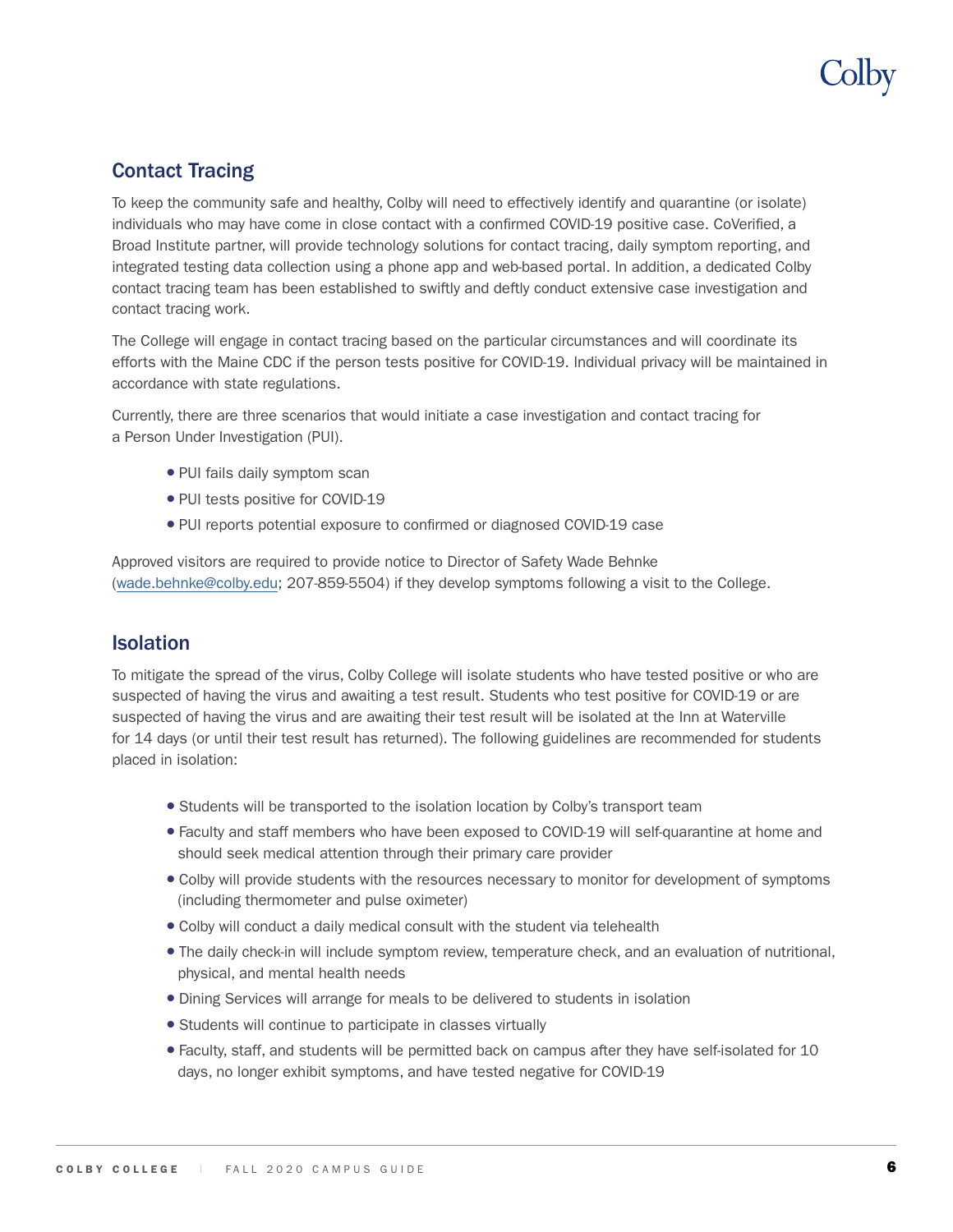

### <span id="page-9-0"></span>**Quarantine**

Students who have been exposed to the coronavirus (identified through contact tracing efforts) will be asked to self-quarantine. Similar to guidelines for students in isolation, the following guidelines have been established for students, faculty, and staff who are self-quarantining:

- Students may be asked to quarantine in their rooms if they have private sleeping quarters; otherwise, they may be moved to an off-campus location
- l Faculty and staff members who have been exposed to COVID-19 will selfquarantine at home and seek medical attention through their primary care provider
- $\bullet$  Colby will provide students with the resources necessary to monitor for the development of symptoms
- <sup>l</sup> Colby will conduct a daily medical consult with students via telehealth. The daily check-in with students will include symptom review, temperature check, and an evaluation of nutritional, physical, and mental health needs
- Dining Services will arrange for meals to be delivered to students
- Students will continue to participate in classes virtually
- Faculty, staff, and students will be permitted back on campus after 14 days if they are not exhibiting symptoms; or, seven days without exhibiting symptoms and two negative COVID-19 test results

### **Vaccinations**

Flu vaccination will be administered to students, faculty, and staff who are able to receive the vaccine. The Health Center anticipates the flu vaccine will become available in late September, and Colby will begin administering it immediately. A COVID-19 vaccination will also be administered if/when it receives FDA approval and becomes available.

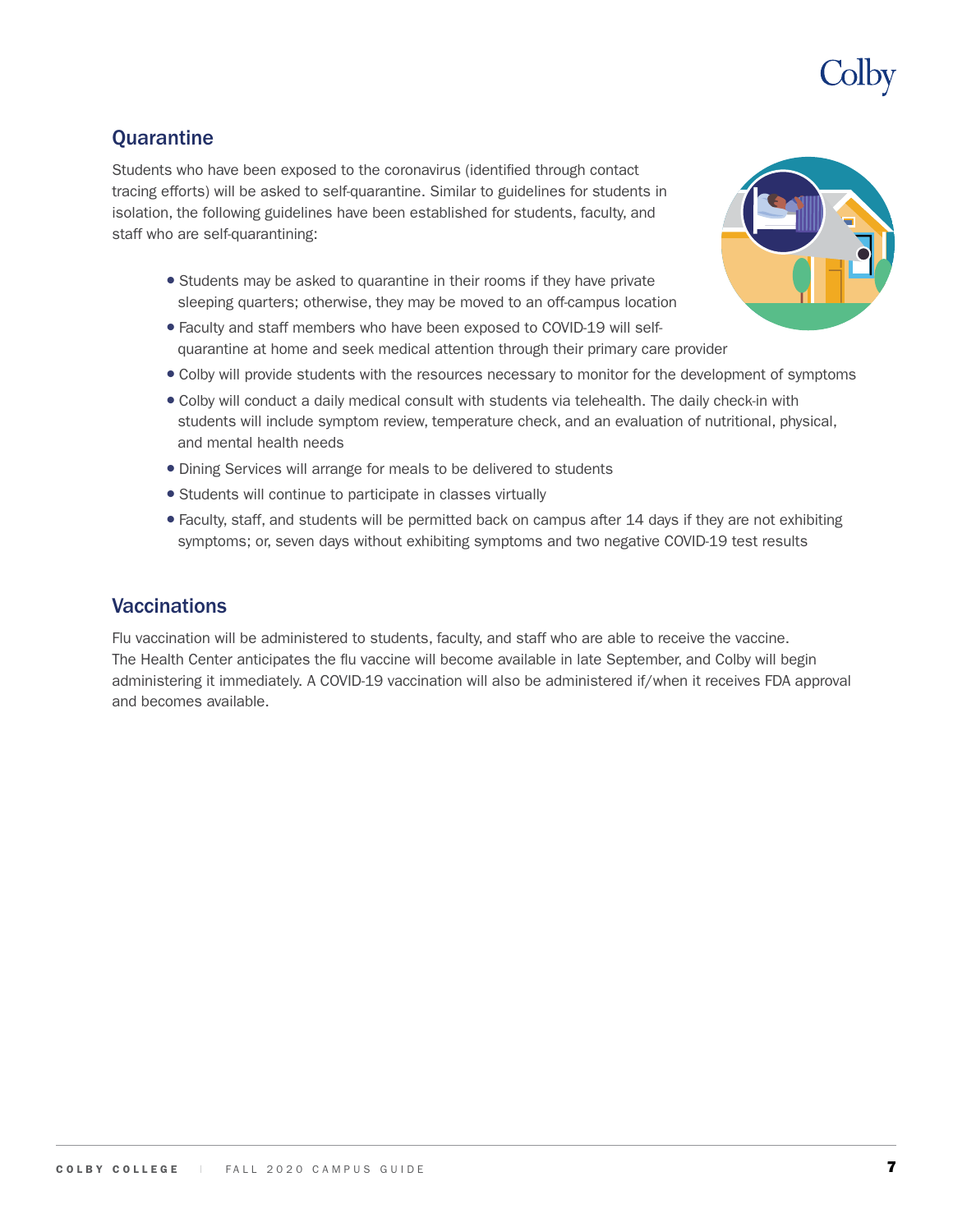### <span id="page-10-0"></span>HEALTH CODE STATUS

Colby has established a four-tiered, color-coded system that will help inform campus decision-making and operations in the fall. The color system will be determined by several factors, including the number of new weekly cases of COVID-19 on campus, seasonal illness symptoms among the campus population, and compliance with mitigation strategies, along with close monitoring of local, regional, and national COVID trends. The code level will be based on a holistic review of these factors and not one individual factor. The Health Code designation will fluctuate over the course of the semester as circumstances warrant it. Each color designation will inform a range of guidelines that will direct campus operations (including academics, housing and dining). Students, faculty and staff should become familiar with the colorcoded system and will need to adjust to a changing campus environment as required by the guidelines. Flexibility and adaptation will be key as we navigate the new challenges presented by COVID-19 during the fall semester.

| <b>ALERT LEVEL</b> | <b>CONFIRMED</b><br><b>NEW WEEKLY</b><br><b>POSITIVE CASES</b> | <b>SYMPTON</b><br><b>SURVEILLANCE</b> | <b>COMPLIANCE WITH</b><br><b>MITIGATION EFFORTS</b> |
|--------------------|----------------------------------------------------------------|---------------------------------------|-----------------------------------------------------|
| Green              | Few identified<br>or contained cases                           | Seasonal norm                         | Very High                                           |
| Yellow             | Limited number of cases                                        | 10% above seasonal norm               | High                                                |
| Orange             | Modest outbreak                                                | 20% above, stable                     | Moderate                                            |
| Red                | Significant outbreak                                           | 30% above,<br>daily increases         | Low                                                 |

### Triggers to Move Between Alert Levels

Alert levels may be applied to residence halls or other identified cohorts.

- <sup>l</sup>Green is the regular operating level. Colby's programs and activities will be open, with modifications such as fewer seats in dining halls, classrooms, and other spaces; limits on group size; buildings requiring ColbyCard access, and use of directional signage in buildings. Everyone will be asked to practice distancing, wear face coverings, and follow guidance for proper hygiene.
- <sup>l</sup>Operating at the yellow level will lead to several changes such as limited capacities in the dining halls, classes of 50 or more moving to remote instruction, as well as other changes.
- l Operating at the orange level will lead to scheduled grab-and-go dining rather than seated dining in dining halls, pickup and drop-off only in the library, more limited access to academic and other campus buildings, closure of common areas in residence halls, classes of 25 or more moving to remote instruction, as well as other changes.
- Operating at the red level will lead to the closure of dining halls with food being delivered to students in residence, the closure of campus buildings, the cancellation of all events and gatherings, classes moving to remote instruction, as well as other changes.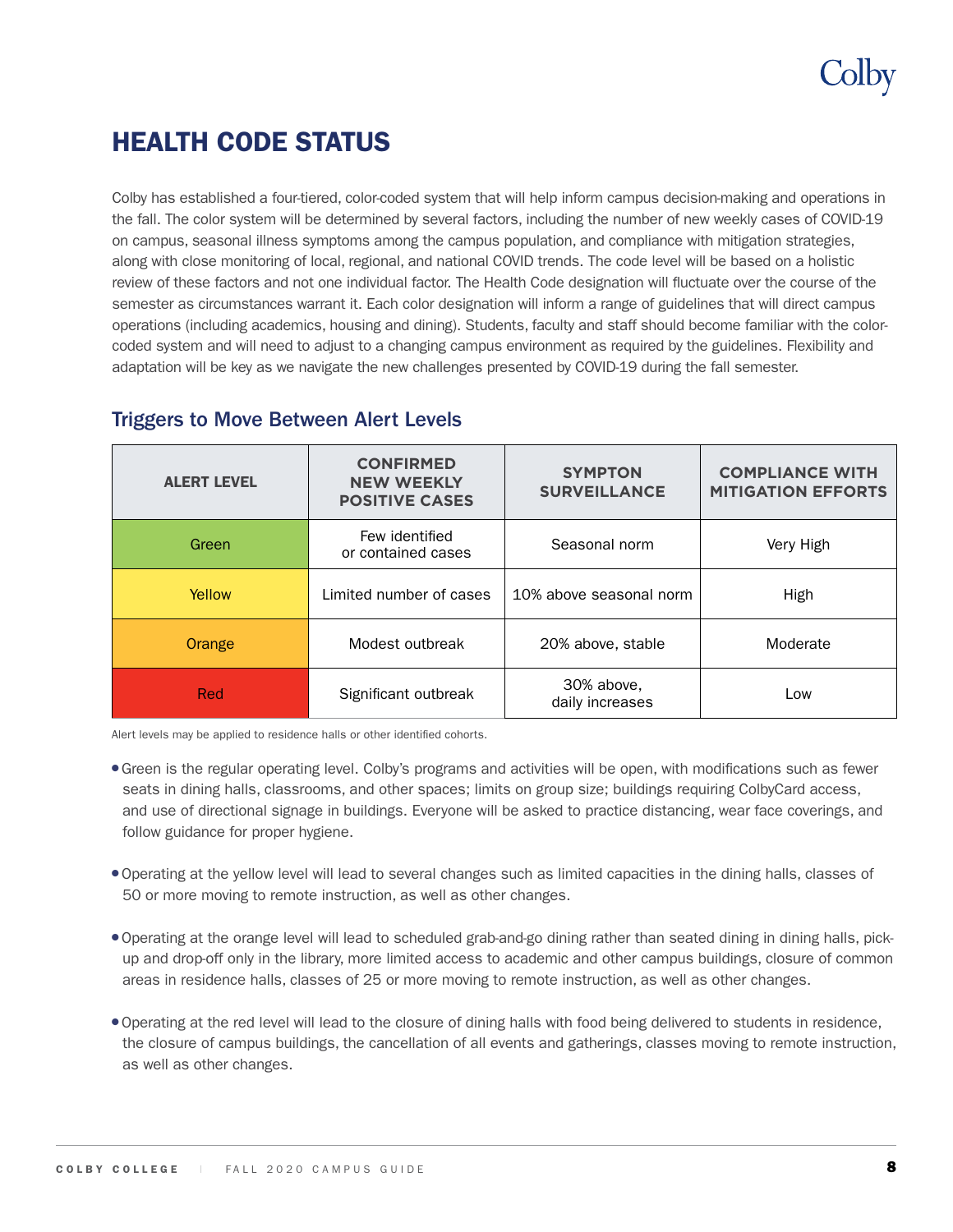### <span id="page-11-0"></span>ACADEMICS

Several adjustments have been made to the academic calendar, course offerings, and classroom spaces. The dates of the academic year have shifted, with classes beginning Aug. 26. This shift will allow for students to complete the semester before Thanksgiving. Reading period and final examinations will take place after Thanksgiving break in a remote setting. Additionally, Colby will provide more course delivery options with a variety of in-person, hybrid, and fully-remote classes to accommodate faculty and students. Finally, the College has reconfigured classrooms and learning spaces to enforce physical distancing guidelines.



Recognizing the challenges that some students are facing at this time, Colby has provided students with various enrollment options for the academic year. All students have the option to enroll for courses on campus or to take classes remotely. Additionally, students have the option to defer their enrollment or to take a leave/gap year without penalty. Finally, Colby will make reasonable accommodations to support student learning.

#### **Courses**

- Colby will offer a variety of in-person, hybrid, and fully remote courses for the fall semester
- Students on campus have the option to register for virtual courses that are offered online
- <sup>l</sup> Currently, 70 percent of courses will be taught in person/hybrid with 30 percent being taught remotely
- The Center for Teaching and Learning, with support from Academic ITS, has hosted training and education programs for faculty throughout the summer to help prepare faculty for the fall semester
- Colby has installed technology teaching upgrades to support the new course delivery models
- <sup>l</sup> Faculty have participated in information sessions to learn to use the new technology
- Many, though not all, in-person classes will be accessible to students learning remotely
- <sup>l</sup> In-person classes will also be available, sometimes in modified form, to on-campus students who are temporarily in quarantine or isolation
- Due to the large volume of courses originally scheduled to begin at 11 a.m., departments rescheduled some courses to other time slots to help reduce peak occupancy of academic buildings and increase classroom scheduling flexibility

### Classrooms and Learning Spaces

In planning for the fall semester, we have reviewed classroom spaces, consulted health experts and industry literature, applied physical distancing measures, and adopted minimum distancing standards to support safe teaching and learning. From this analysis, the College established COVID Classroom Capacities (CCC) and applied these to each classroom. In applying these CCC figures to the fall 2020 schedule, we made a large number of changes in order to provide appropriately sized classrooms to accommodate the anticipated number of students. Because some classrooms have specifically designated uses (e.g., labs, studios, computer labs, etc.), we consulted with departments, programs and instructors to (re)define the CCC for those spaces and to identify appropriate operational protocols to ensure safety.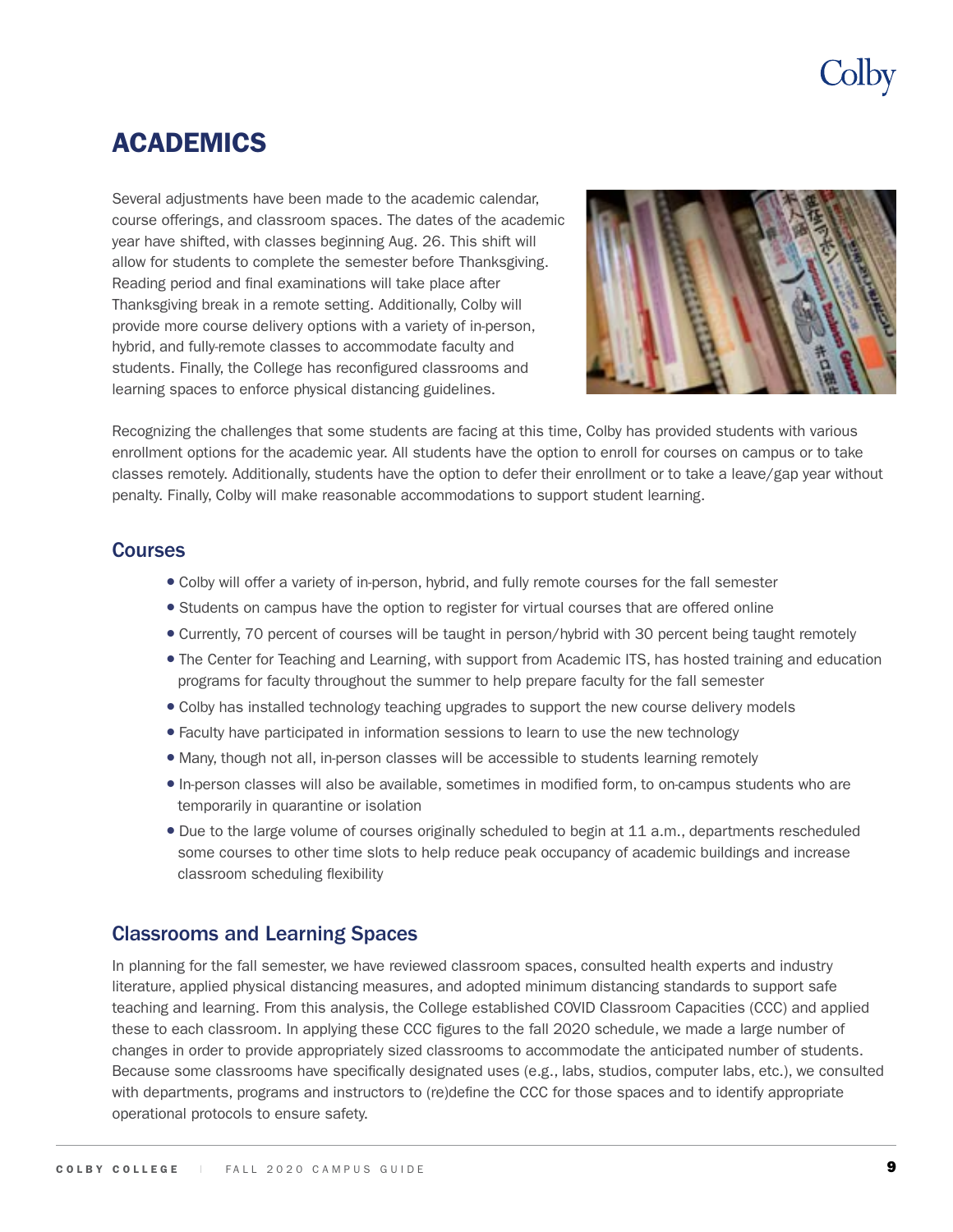## jolby

<span id="page-12-0"></span>After defining the CCC for classrooms, these figures were applied to the preliminary classroom assignments for the fall 2020 schedule. A range of changes were implemented in response to the CCC guidelines. These included removing seats and reconfiguring furniture layouts. In other cases, courses were assigned to different classrooms, moved to a different time slot, or course maximums were adjusted to reflect the new standards. In addition, Colby installed three large tents that will be reserved for academic use and will be appropriately configured for designated courses.

All classrooms will be cleaned daily using hospital-grade cleaning materials. Ventilation systems in classrooms and buildings have been cleaned, filtered, and adapted to COVID-19 specifications.

### Research

- Colby is creating safety guidelines for students on field trips or in labs
- There are no new institutional rules or restrictions for faculty research, which will be governed by general health restrictions as mandated by the Maine CDC
- Individual faculty and departments will develop departmental protocols for research
- PPE will be used as appropriate for the work being done in the labs

### Academic Support and Advising

- For faculty who are teaching in person, faculty will have the discretion to schedule remote or in-person appointments with students
- For faculty working remotely, sessions will be conducted remotely
- <sup>l</sup> Colby has created a new academic position (Student Support Coordinator) to support students studying remotely
- As always, class deans are available to support all students with their academic needs

### Study Abroad

Colby canceled its Global Entry Semester programs. Global Entry Semester students, who normally spend their first semester in Dijon or Salamanca, were invited to enroll in classes on Mayflower Hill. Most juniors who were planning to study internationally for the fall semester opted to postpone their study abroad program and enrolled at Colby instead. A small number of students are participating in domestic study away programs at educational partners in the U.S.

### International Students

When it became apparent that ICE regulations and visa issues were prohibiting many of our international students to return to the U.S., Off-Campus Study approved a program with The Education Abroad Network (TEAN), providing Chinese nationals across the four classes the opportunity to take courses in person at Fudan University in Shanghai and receive Colby credit. The College will assess the possibility of study abroad for Jan Plan and the spring semester through the fall as we monitor the situation with COVID-19.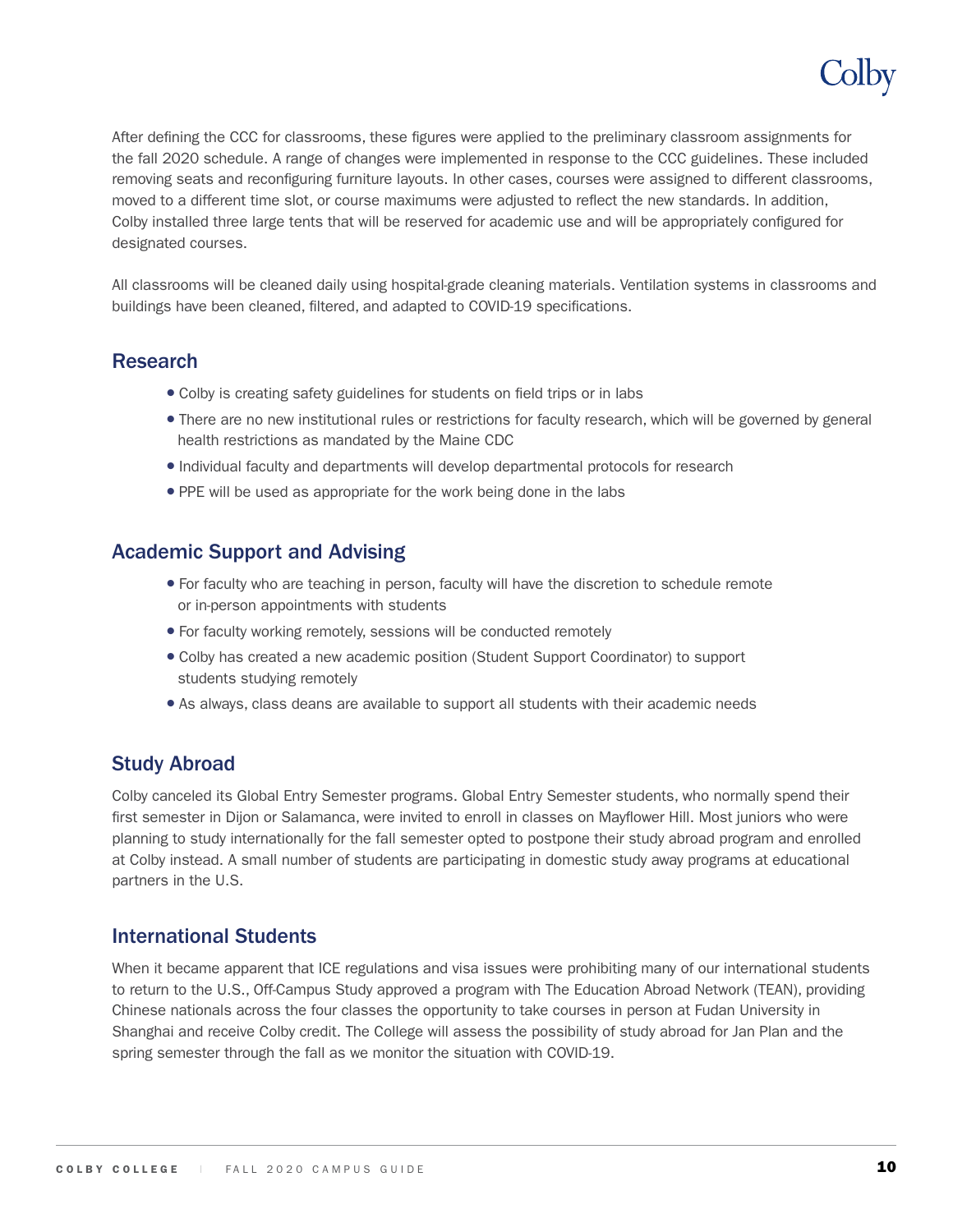## **Jolby**

### <span id="page-13-0"></span>RESIDENTIAL LIFE

Residential life is a critical component of the college experience, where students connect with peers and learn independent living skills. It's a place where lasting memories and friendships are made. While Colby remains committed to making sure students have a positive experience living on campus, Colby has introduced new protocols to ensure the health and safety of our students, their families, and as well as faculty and staff during the COVID-19 pandemic.



### Housing

All Colby residential buildings will be open and operational in fall 2020. Room assignments and configurations have been made to de-densify residence halls and to allow for physically distanced access to communal spaces and lounges. In addition, Colby has instituted new safety protocols to protect students, faculty, and staff as well as the greater Waterville community. These new protocols include:

- <sup>l</sup> Additional cleaning of bathrooms and common area surfaces
- Required facial coverings outside the bedroom
- Physical distancing

In addition to housing students on campus and in the Bill & Joan Alfond Main Street Commons downtown, Colby will house students in the Lockwood Hotel. Students assigned to live in the Lockwood Hotel will have access to Colby transportation and meals in Colby dining facilities.

### Arrival Dates and Move-In Protocol

In an effort to streamline the move-in process, all students were assigned a designated date and time for their arrival to campus. In addition, students were only allowed to arrive on campus with two guests, and these guests were not allowed to enter any College buildings. For students living in the Bill & Joan Alfond Main Street Commons or Lockwood Hotel, check-in will take place in the respective buildings. Similarly, only students living in the Commons or the hotel were allowed to enter the lobby. Upon arriving on campus, students completed their first administered test and received additional resources for mitigating the spread of COVID-19.

### **Orientation**

Despite the limitations imposed by physical distancing, Colby planned a robust schedule of programs to welcome students to campus. A series of virtual orientation programs were scheduled prior to students' arrival on campus. These sessions helped engage students, prepared them for classes and campus life, and built relationships and friendships across the campus community. Once students arrived on campus, Colby planned a full schedule of virtual programs and in-person activities for students to connect with each other during their initial quarantine period. The Colby Outdoor Orientation Trips (COOT) have been canceled this year however, alternatives were explored.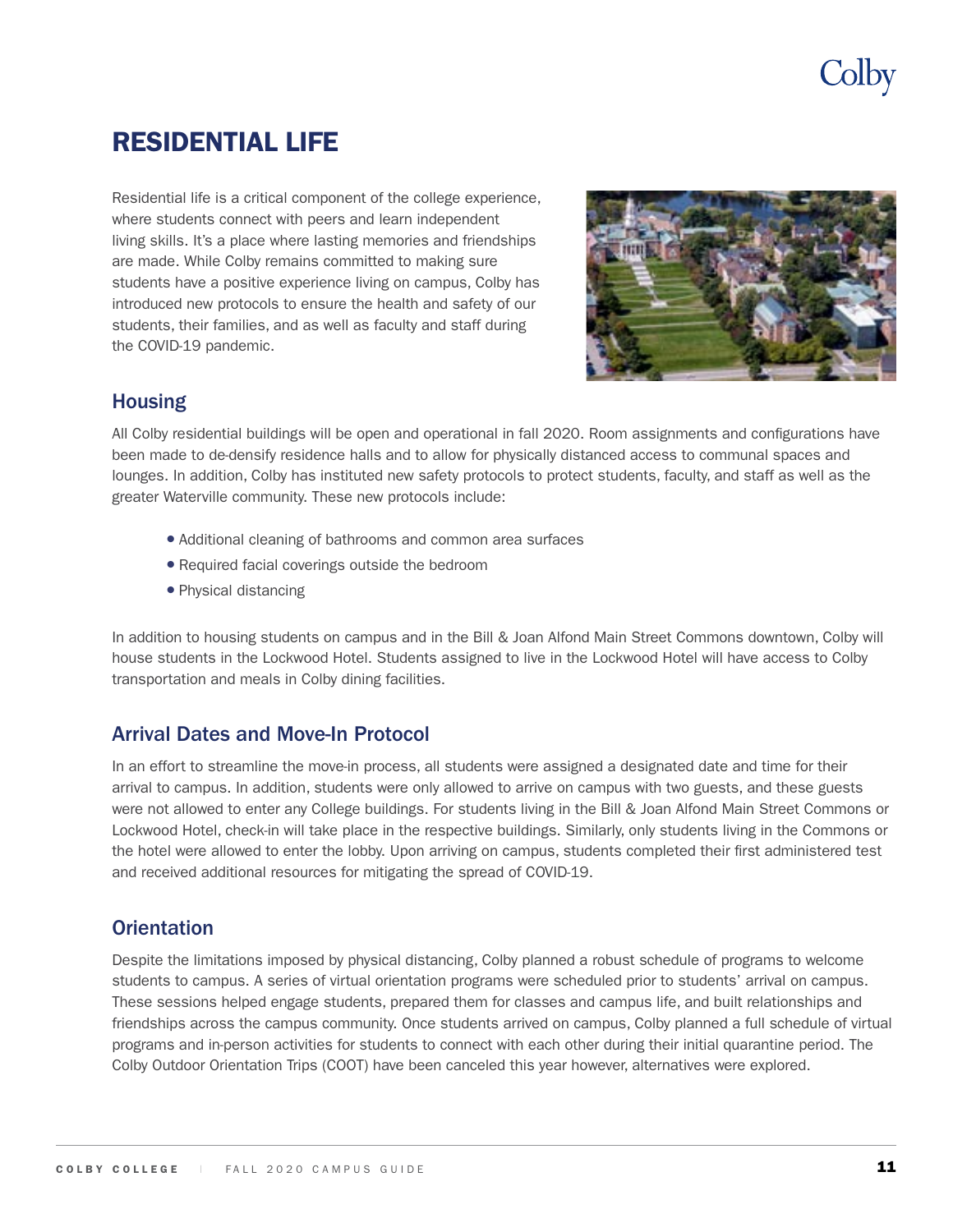### <span id="page-14-0"></span>STUDENT LIFE

Student organizations are a critical part of campus life. They give students a sense of belonging and provide them with opportunities for personal growth and social interaction. Student clubs and organizations will remain active this fall and maintain a robust activity schedule. Students will be able to fully participate in all programs and events. However, these programs and events will be open to the campus community only this year and must be approved by the Student Government Association and/or the Student Programming Board.



To protect the health and safety of our campus community, clubs and organizations will need to adjust their programs and operations

in a way that will be consistent with public health and Colby policies. Student Life will be flexible and adjust its programs and operations according to the designated color-coded alert system. Student organizations and group leaders should be familiar with the color-coded alert system and be prepared to adjust their programs and operations accordingly. Depending on the code alert, programs and events may need to operate under restrictions, including caps on attendance and room setup.

The following policies should be observed at all times throughout the semester:

- Face coverings are required at all programs and events
- All buildings require card access 24 hours per day, seven days per week and building access is limited to Colby faculty, staff, and students
- <sup>l</sup> Physical distancing guidelines should be observed at all times
- Catered events for students will be grab-and-go with pre-packaged menu items
- Student organizations will have access to academic and dining tents for evening and weekend activities
- Travel by individuals and groups will be limited based on College policy

Students attending any program or event must observe health and safety guidelines, including physical distancing practices, and properly wear a face covering as required by the Maine CDC. The College will monitor adherence to campus guidelines and policies and may need to adjust size limits on gatherings, permitted activities, and facility access based on experience.

Updates will be provided through ColbyNow announcements.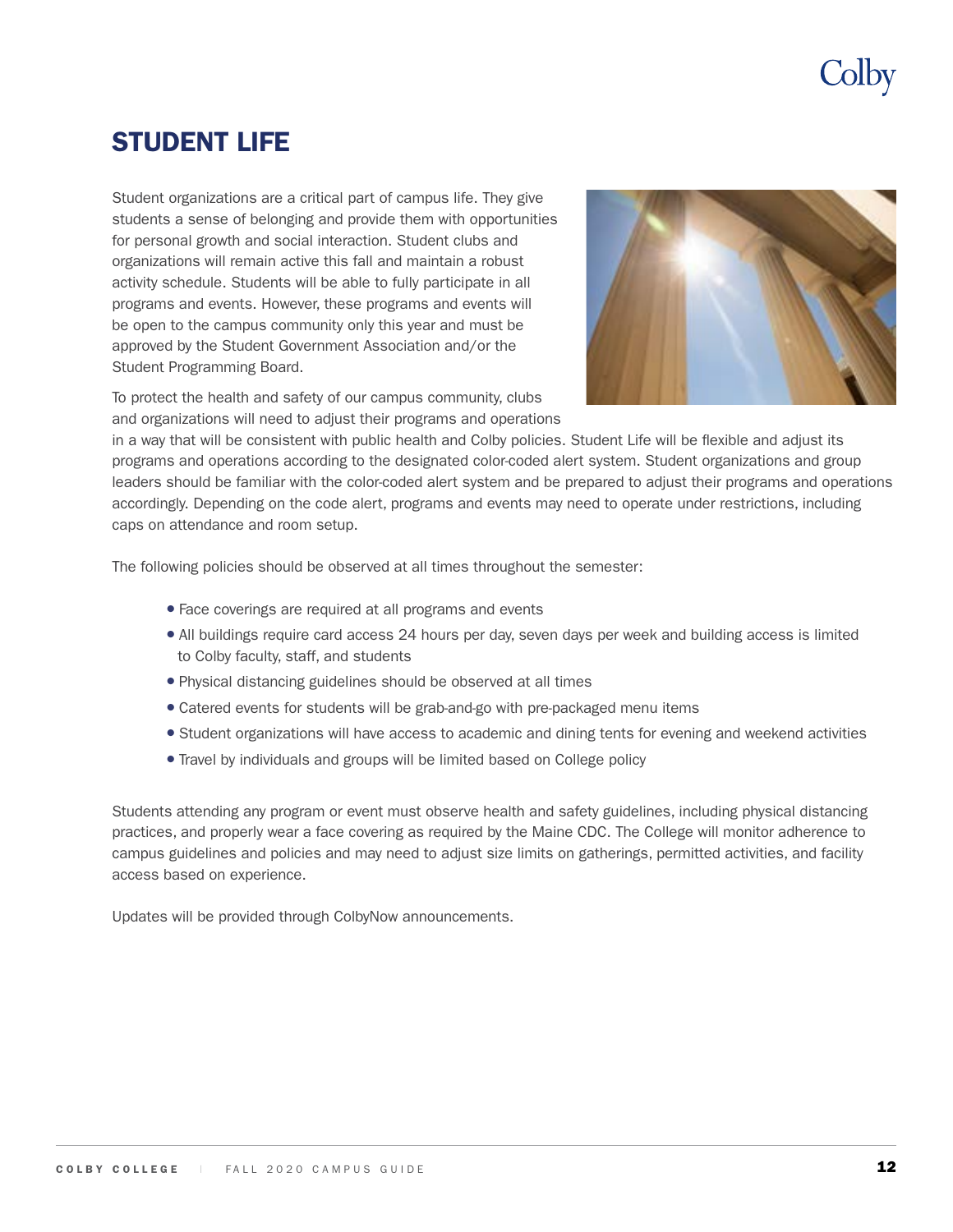### <span id="page-15-0"></span>DINING SERVICES

Dining Services is committed to providing nutritious meals and convenient dining options for students this fall. The dining program will be informed by guidance from the Maine CDC and our local health regulations. Physical distancing, wearing face coverings, reduced occupancy, service changes, and enhanced cleaning protocols all play important roles in developing a safe dining environment. Adjustments are likely to be needed through the fall as new norms are developed and public health conditions change.



### Dining Facilities

Dining Services will continue to serve meals in Foss, Dana, and Roberts. We are hopeful that dine-in service will be possible for most of the semester, though there will likely be times that only take out will be available. The popular Take-4 lunch option will be expanded to include breakfast and dinner meal options and will move from the Caporale Lounge to the Joseph Family Spa.

Colby conducted an extensive analysis of seating capacities in all three dining halls to comply with Maine CDC guidance, including a minimum six-foot separation between tables and no more than eight diners at a table. This required removal of a significant number of tables and chairs in each hall with revised capacity at about 64 percent of previous capacity. To offset much of this loss, the College has installed tents outside each of the dining halls to provide additional seating capacity.

Students living at the Lockwood Hotel will be provided an onsite breakfast option, including both hot and cold prepackaged food items. The menu options will be based on items offered on campus. Hot menu items will need to be pre-ordered, and order forms will need to be submitted the prior evening. Cold menu items will be available each morning without an order. The breakfast option will count as a meal swipe.

### Dining Hours and Meal Swipes

Dining hall and Take-4 hours have been adjusted in response to capacity limitations and required program changes, and to support enhanced cleaning protocols. The Take- 4 program will be open from 8 a.m. through 9 p.m. during the week and from noon to 9 p.m. on weekends. Students may now use their meal swipe 219 hours per week across the dining halls and Take-4 (up from 184 hours last year). Schedules are available on the Dining Services website, and updates will be provided on ColbyNow. A late-night retail menu option will be available in the Spa beginning at 9 p.m., after the Take-4 option has closed.

In order to manage dining hall occupancy and support meal-time access, the meal swipe program will change to a 21-meal program for the opening of school. This plan allows students one meal swipe per meal period across the four dining options. The College will review the dining program experience over the fall to determine the feasibility of removing the per-meal-period limitation.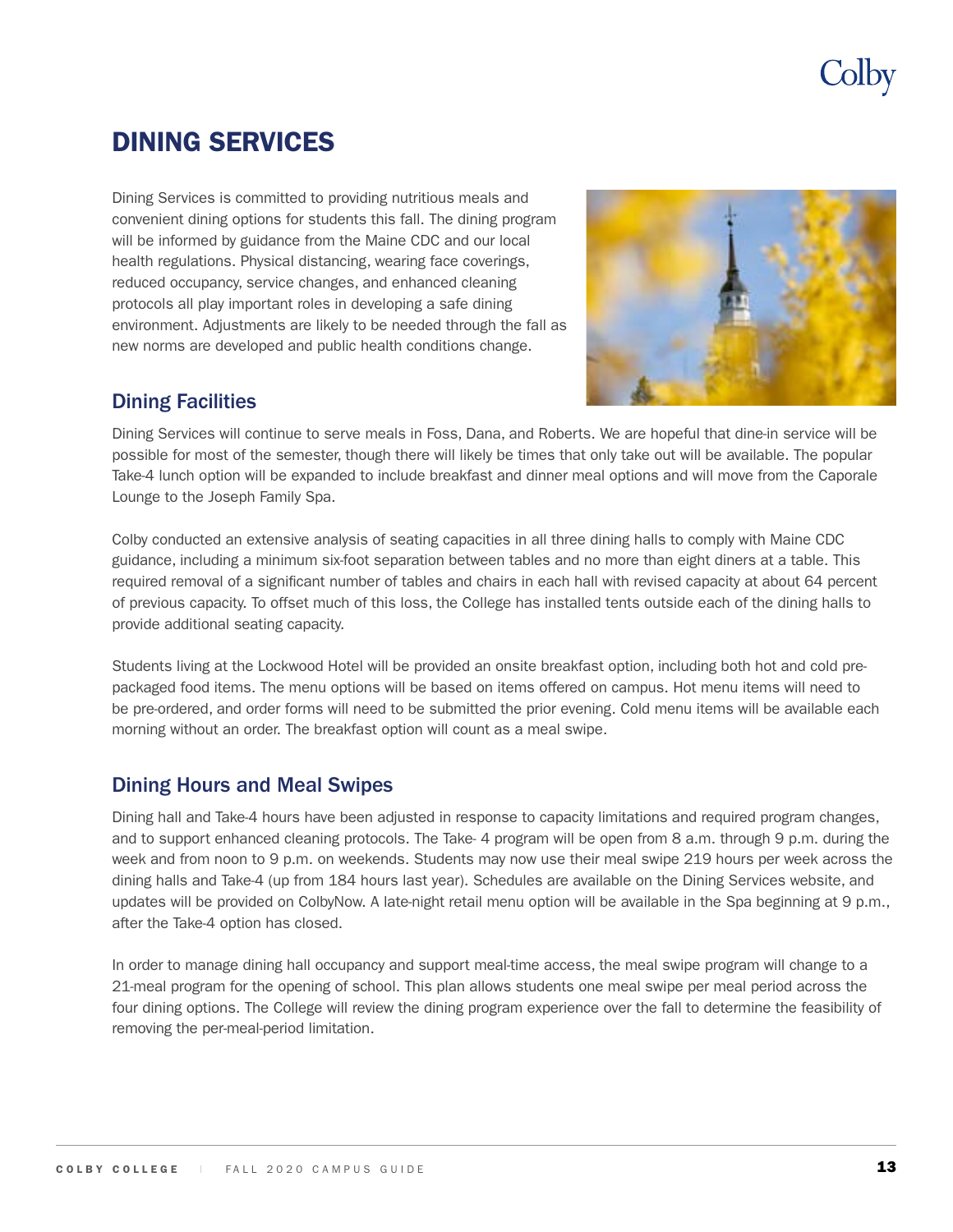### <span id="page-16-0"></span>Dine-In Service

The following practices will be employed in the dining halls:

- Students are required to wear face coverings at all times in the dining halls and may only remove them when eating
- Takeout will be available at Foss Dining Hall
- Additional seating will be available in tents and other spaces on campus, including in Cotter Union and Roberts
- Signage will direct customers through the dining halls and queuing areas
- Hand-sanitizing stations will be available at all dining service entrances
- Meals will be served or packaged by dining staff for dine-in or takeout. No self-service is allowed.
- Dining hall seating capacity has been reduced to increase physical distancing
- All high-touch areas will be thoroughly and frequently cleaned according to CDC recommendations
- Table cards will indicate that tables have been cleaned and sanitized
- Reusable mugs, water bottles, and containers may not be used in the dining areas, for now
- Guests will not be permitted to dine on campus
- Students may review the menus before visiting a dining hall or sign up for daily menu-mail

### Takeout Only

There may be times when only takeout is available. During these times, takeout meals will be available in the dining halls as well as in the Spa.

- <sup>l</sup> Access to dining halls to pick up takeout may be by reservation only to prevent crowding at pick-up time. Information about making reservations will be provided to the Colby community in the near future.
- All food and beverages will be packaged for takeout
- Students may not dine in, nor may they gather or congregate in the dining halls

### Meal Plans

- **Student Meal Plans** The College offers a board plan of 21 meals per week, which allows students one meal swipe per meal period in any dining hall during posted hours. Most students living in the Alfond Senior Apartments and the Bill & Joan Alfond Main Street Commons participate in a plan offering 100 meals per semester.
- **Faculty/Staff Lunch Meal Plan** The College offers a block of 10 lunch meals for \$50. To purchase a meal plan, visit the Dining Services office in Roberts Hall, lower level, or send a check through campus mail.
- **ColbyCash** Money may be added to a campus ID card, and the cashier will swipe the card. Directions for adding to a Colby ID can be found at ColbyCash.
- Credit/debit cards will be accepted
- Cash will not be accepted until further notice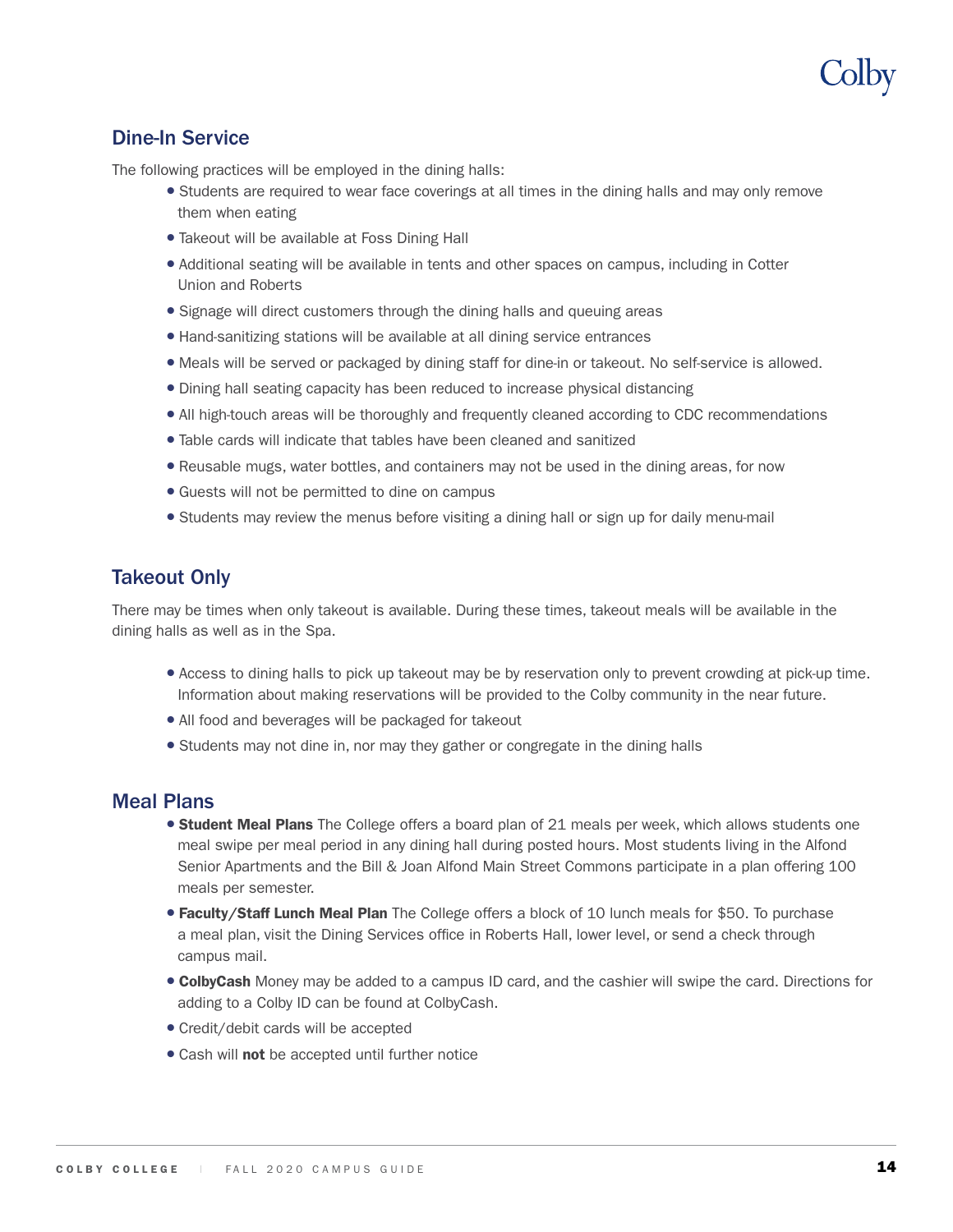### <span id="page-17-0"></span>FACILITIES

The physical distancing and other measures needed to address the COVID-19 pandemic necessitate several changes to campus buildings and facilities and the cleaning and maintenance protocols used to support faculty, students, and staff.

### Reduced Building Capacity

The capacity of many buildings, and many individual rooms and spaces within buildings, has been reduced to allow for physical distancing. To best manage building capacity for effective physical distancing, entry to Colby facilities will be access controlled in a new



way in 2020–21. A Colby ID card may be required for entry to many buildings, even during normal business hours. Reservations may be required to access some particularly high-traffic facilities, including the Boulous Family Fitness Center and dining halls. Residence hall access, including common spaces, may be restricted to only residents of that particular building.

### New Building Flow / Wayfinding

To provide for physical distancing, it may be necessary to design and implement a new "flow" of people through many buildings. Examples include making hallways, stairwells, and exterior doors one way, closing certain entrances or hallways, and preventing queueing in certain locations. Directions indicating this new flow will be installed in many buildings. Colby will use floor decals, colored tape, and signs to direct people and indicate where they should wait in line for various services, as well as which doors to enter when going into buildings. All faculty, staff, and students are required to follow posted signs, decals, and the directions of staff regarding building flow.

### Safety Shields

In high-density locations (e.g., circulation desk at the Miller Library, Student Services Desk in Cotter Union, cashier stations in dining halls), plastic barriers are being installed to allow necessary interaction while reducing the risk of transmission.

### Restrooms, Elevators, and Other Close Quarters

Use of restrooms, elevators, and other close quarters should be limited to allow maximum distance between individuals. Stairs should be used when possible to alleviate long waits to use the elevator. Individuals with disabilities have first priority for elevators.

### Cleaning Services

Facilities will institute rigorous cleaning procedures and redistribute custodial staff schedules to maintain a safe and sanitary campus environment. While the frequency and type of cleaning for each space will be determined by its purpose and volume of use, Facilities Services has adopted new protocols and will adjust staff schedules to enhance cleaning procedures.

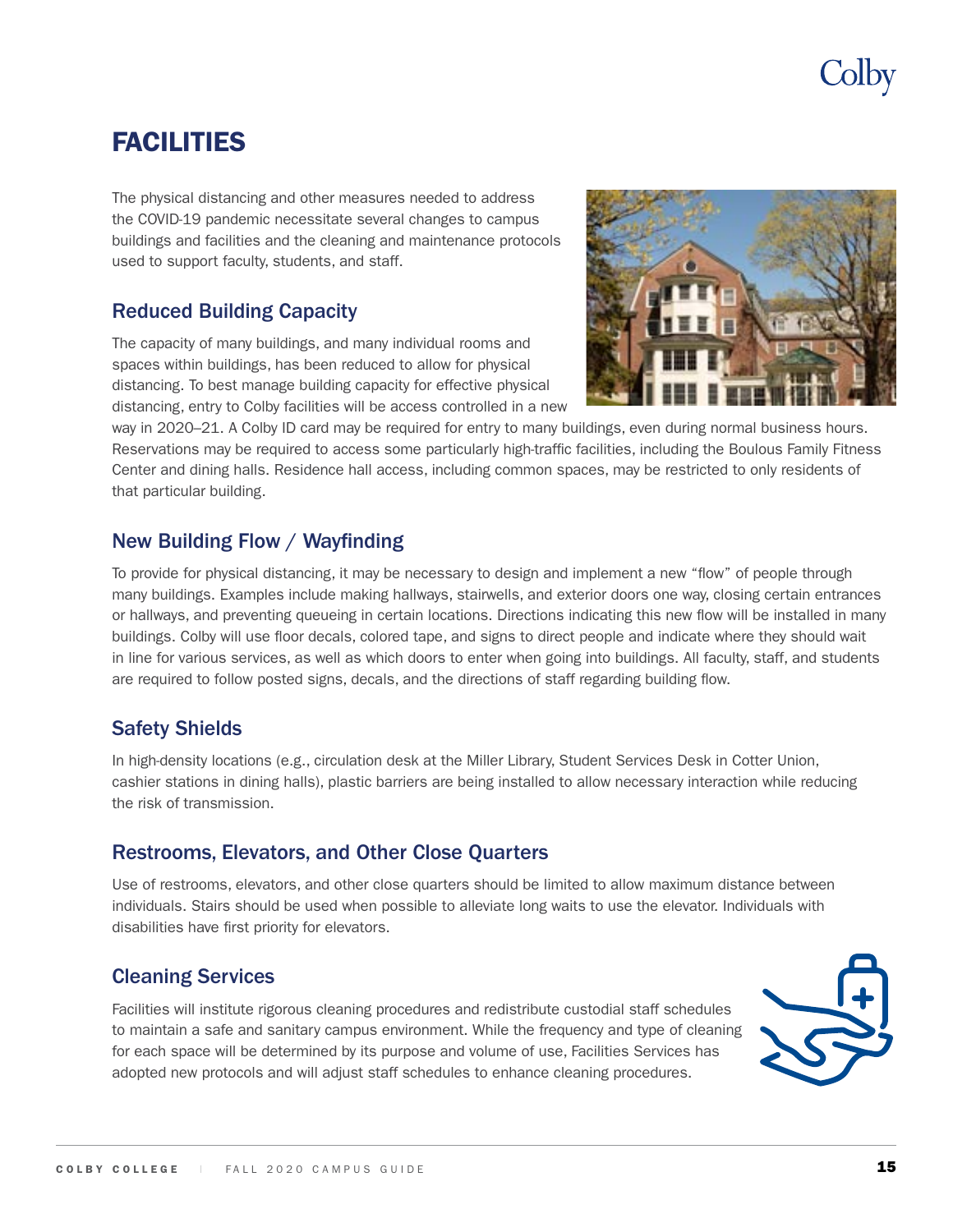

<span id="page-18-0"></span>Facilities Services will redistribute the staff schedules and design more rigorous procedures to reflect the cleaning requirements determined by the four-tiered, color-coded system that will guide campus operations. The schedule redistribution will allow custodial staff members to provide additional cleaning services throughout the day to include afternoons and evenings. It will also increase coverage from five days per week to seven days per week.

Most high-traffic areas and common spaces in all administrative, academic, and residential buildings will be cleaned and sanitized on a daily basis. High-touch and high-traffic areas, such as high-volume elevator lobbies, high-volume restrooms, and other similar areas will be cleaned multiple times per day. Cleaning and disinfection protocols specified by public health authorities will be implemented, and the custodial staff will utilize hospital-grade cleaning materials in all areas. To ensure adherence to new procedures, Facilities Services has created a detailed checklist for custodial staff to use while cleaning campus spaces.

### Heating, Ventilation, and Air Conditioning (HVAC) Systems

Our ventilation systems exceed the COVID-19 standards set by the American Society of Heating, Refrigerating, and Air-Conditioning Engineers (ASHRAE). The air in campus spaces is exchanged every 6-10 minutes and runs through multiple filters as part of the air handling process. The filters are changed regularly, and the air handlers have been freshly cleaned. HVAC supply lines are completely separate from the return lines. Air does not go from one office (or classroom) into another; the separated lines ensure that the filtered air goes into a space and then returns to the air handler (or to the outside).

#### Filters

- All systems filter the air before it is distributed throughout the building
- Air handling unit filters will be swapped prior to students returning to campus
- <sup>l</sup> We are doubling the frequency at which we inspect the air handling unit filters to ensure proper operation
- Air handling unit filters (MERV 8 -14) remove dust and particulates from the outside air and return air, when applicable, prior to distributing throughout the building via a physical filtered medium as well as by providing a tortuous flow path for the air

#### Air Exchange

- <sup>l</sup> At a minimum, air is exchanged every 10 minutes (a minimum of six times per hour) in spaces normally occupied by people
- <sup>l</sup> Colby buildings have centralized air distribution systems. Not all Colby buildings have systems that condition the air (i.e. air conditioning); however, this does not mean that there is not air circulating throughout the buildings and their individual rooms.
- We are following existing code requirements that specify the minimum number of air exchanges and the percentage of outside air to ensure public health and safety. COVID-19 response protocols exceed (in some cases greatly exceed) those requirements, due to our ability to modulate the amount of outside air supplied to various campus buildings. These protocols increase the amount of fresh air distributed through campus buildings by incrementally removing, as appropriate, permitted energy-saving initiatives such as load roll and after-hour setbacks. Additionally, Colby COVID-19 response protocols include overriding systems to provide a higher percentage of outside air above that which is required by code and standards set by ASHRAE.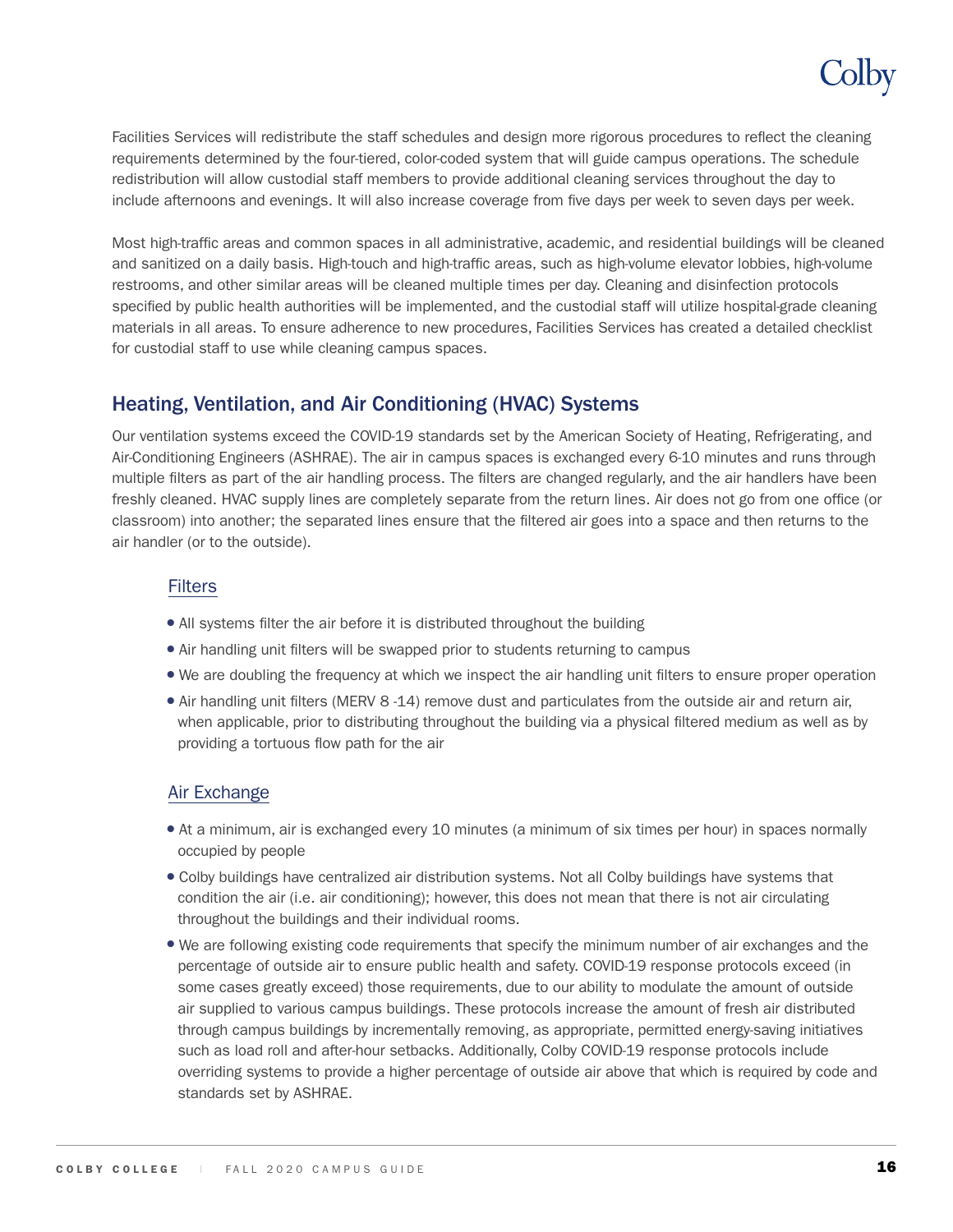

- <sup>l</sup> Many of the buildings have mixed air—some return air is mixed with outside air to save energy
- Some of the buildings use heat recovery coils where the return air is used to pretreat the outside air, but the airstreams never physically mix. The energy is transferred via a coil.
- The percentage of outside air delivered to interior spaces will be adjusted based on the health code level (consistent with ASHRAE and CDC recommendations)

#### Bathrooms

Bathroom exhaust fans and motors provide 10 air exchanges per hour, as required by code. Bathroom exhaust ducts are dedicated exhausts that vent directly to the outside and are not part of any mixed air system.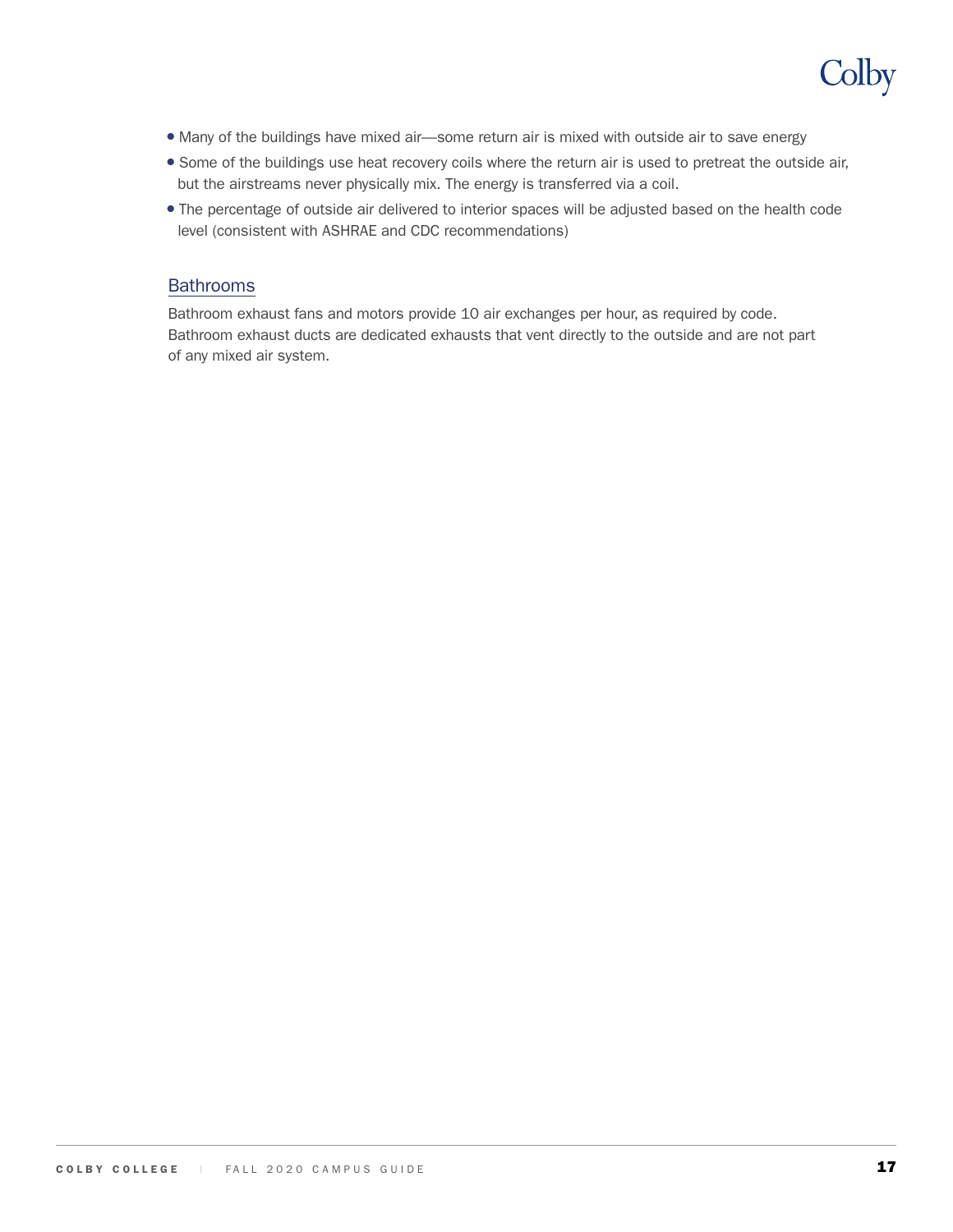## olby

### <span id="page-20-0"></span>ATHLETICS, RECREATION, AND THE ATHLETICS AND RECREATION CENTER

New safety protocols will make the Colby athletic and recreation experience different than what we normally expect. With that in mind, we are developing a multitude of new programs in the Harold Alfond Athletics and Recreation Center. This facility represents Colby's unwavering commitment to providing the best possible opportunities for all students to engage in competition and live a healthy, active lifestyle.

#### Club Sports, Intramurals, and Recreation

Colby offers intramural programs as well as fitness and wellness

programs. Club and intramural programs will follow the same safety protocols as varsity programs. Colby is exploring creative opportunities to offer fitness and wellness programs, including virtual programs and more outdoor activities.

### Fitness Center and Athletic Complex

The use of Colby's athletic and recreation facilities will be limited to current students, faculty, and staff. ColbyCards will be required for building access. Colby will follow Maine CDC guidelines for the use of indoor and outdoor facilities, including capacity restrictions, requirements for physical distancing, and the use of face coverings. The Harold Alfond Athletics and Recreation Center will remain closed to the public until further notice.

Colby will limit the number of occupants in the fitness center and will institute a reservation system for cardio equipment. Some equipment in the fitness center has been moved, and the space has been reconfigured to provide a minimum 14-foot space between cardio machines. Face coverings are required in the building but may be removed while using equipment as long as users maintain the required 14-foot spatial distance from other users. Information about the reservation system will be posted on the Colby Athletics website, and announcements will be disseminated on ColbyNow.

Colby's outdoor facilities, including athletic and recreational fields and Perkins Arboretum, are open to students, faculty, and staff for personal and informal use or exercise, subject to physical distancing requirements and prohibitions on gatherings in consultation with Maine state regulations. Outdoor facilities will not be open to the general public. The Harold Alfond Athletics and Recreation Center is scheduled to be open daily, 6 a.m. –11 p.m.

### Varsity Sports

Earlier this summer, the NESCAC Conference announced there would not be conference play or championships this fall. Colby remains committed to exploring ways to provide exciting and enriching opportunities for student athletes to practice and compete with their teams this year. The keys to a successful season are creativity and flexibility while operating within the safety and health guidelines outlined by the NCAA and NESCAC.

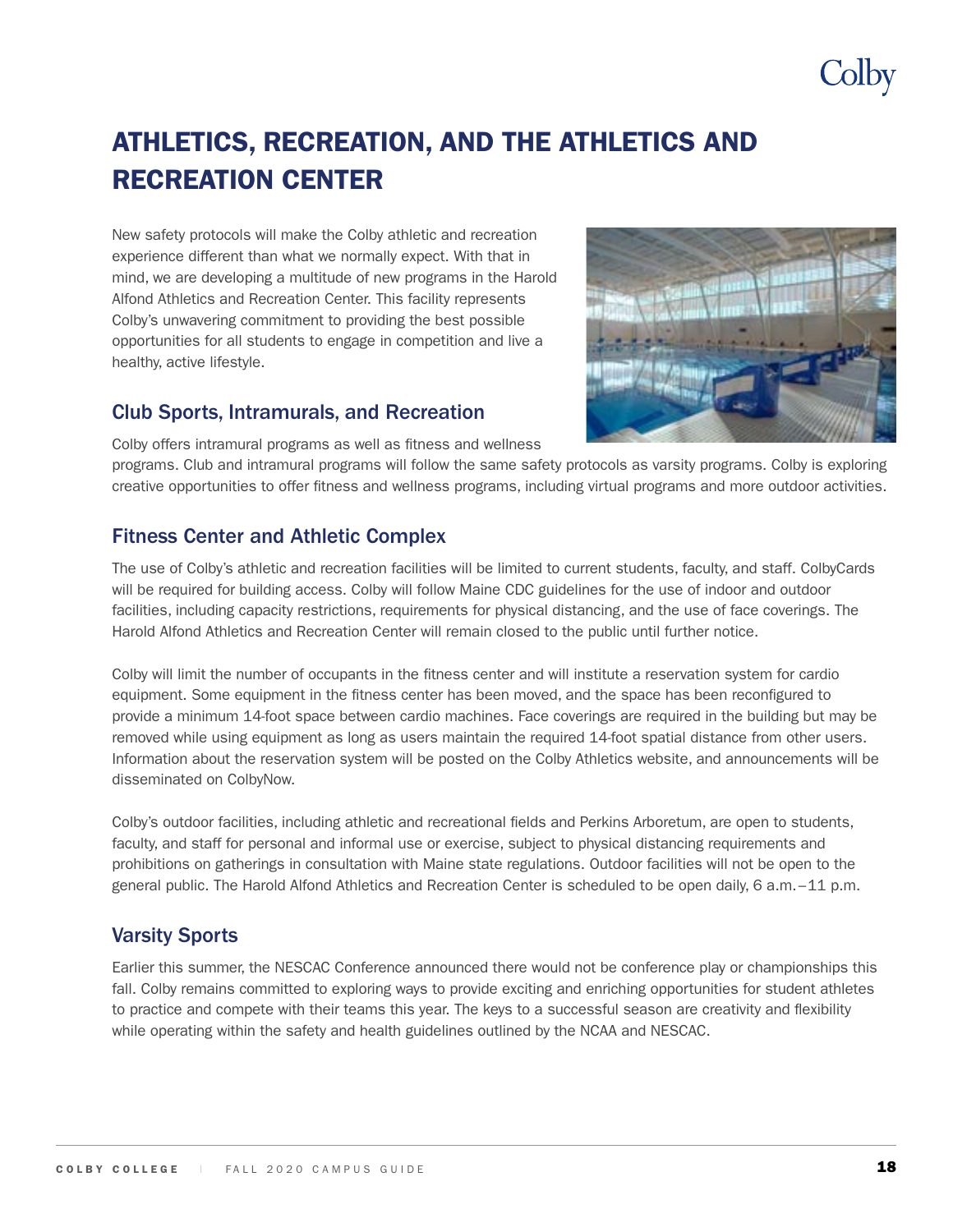

<span id="page-21-0"></span>The NCAA and NESCAC announced changes and waivers that provide opportunities for us to explore athletic competition and practices:

- Fall and spring teams will be allowed to conduct limited activity in the non-traditional season in accordance with NCAA rules. This will allow institutions to conduct up to 16 practices over a five-week period during the non-traditional segment for fall and spring sports.
- The start date for winter sports practices have been changed from Nov. 1 to Oct. 15.
- Division III student athletes will not be charged with participation for the 2020-21 season if their team can complete only 50 percent or less of the sport's maximum contests/dates of competition due to the ongoing impact of the COVID-19 pandemic.

### HEALTH SERVICES FOR STUDENTS

Health Services will continue to provide a broad range of health services to students. Services will include both virtual visits (telehealth) and onsite appointments for conditions that require an in-person exam. To adhere to physical distancing requirements, in-person treatments will be by appointment only. Students who require an in-person treatment will be screened for COVID-19 symptoms and will have a temperature check. All students must wear face coverings at all times and adhere to physical distancing guidelines.

Facilities Services has developed a stringent set of guidelines for cleaning and disinfection in the Health Center. The medical staff, who will participate in the campus testing program and will self-monitor for symptoms, will wear personal protective equipment (PPE) at all times.

### COUNSELING SERVICES

Colby is committed to providing exceptional counseling services to all students in need of support, particularly during the COVID-19 pandemic. To mitigate the spread of the COVID-19 virus and protect the health and safety of students, Counseling Services will institute new procedures and protocols in the coming year. These changes will help protect the physical health of our community while allowing Counseling Services to continue to provide a full range of clinical services and programs, including individual and group counseling, crisis management, training, and community outreach programs. Mental health support and programming will be available to all students, including those who are studying remotely.

- <sup>l</sup> With a few exceptions, all clinical services provided by Counseling Services will be conducted virtually via telehealth
- For those who need them, Colby will reserve spaces on campus for students to use during their sessions to maintain privacy and confidentiality
- Some group sessions, outreach programming, and trainings may be held in person outdoors as weather and space permit
- <sup>l</sup> Colby has contracted with Talkspace, a platform that will provide all students, regardless of their location, access to text messaging-based counseling support 24 hours a day, seven days a week
- <sup>l</sup> Counseling Services will expand the reach of Notice and Connect, a mental health gatekeeper training designed to help all members of the Colby community identify when a student may be struggling with mental health concerns and give them the tools to connect with that student in a supportive and effective manner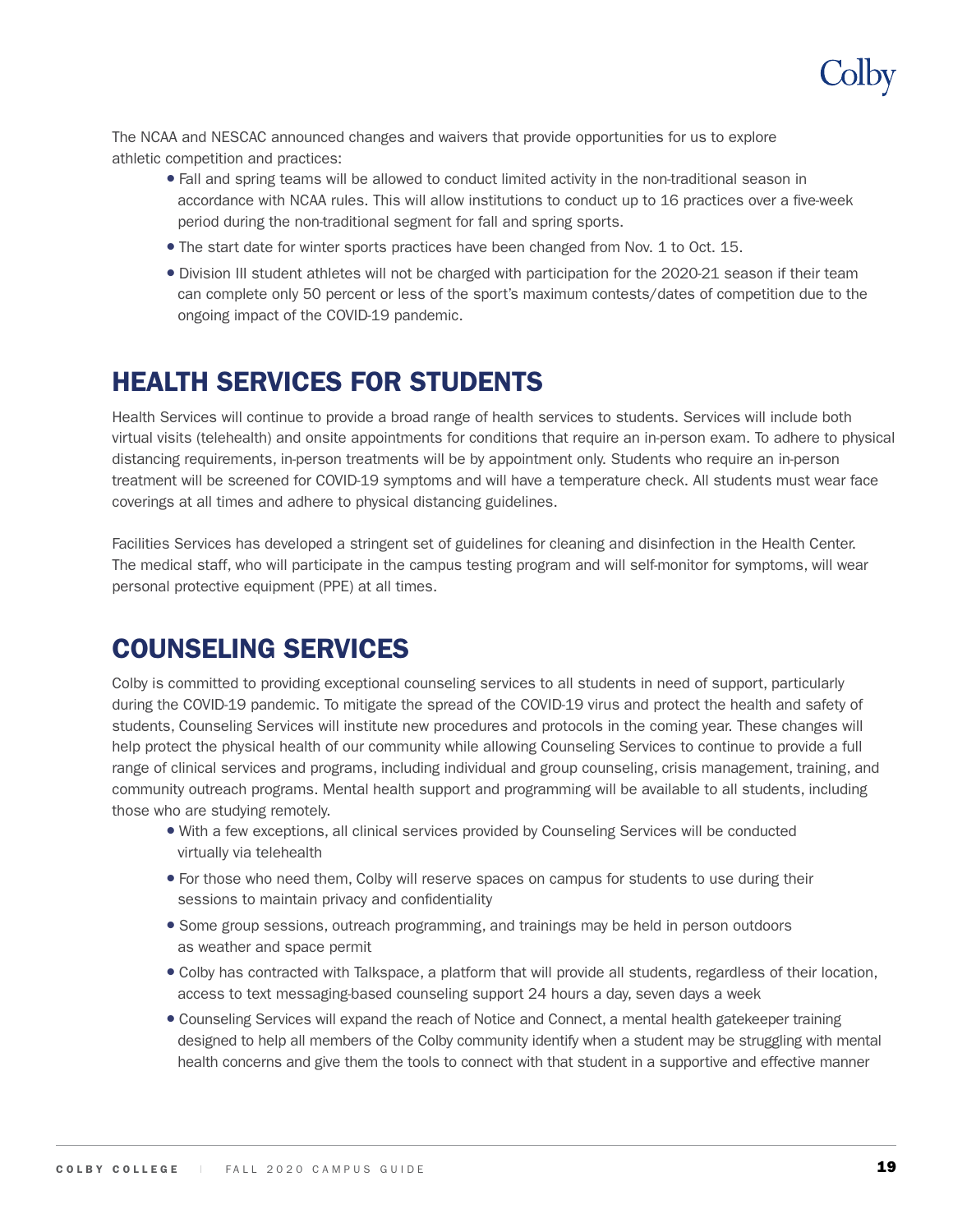### <span id="page-22-0"></span>TRAVEL AND TRANSPORTATION

### **Travel**

While Colby remains a global community with outreach around the world, our campus remains relatively isolated from the impacts of COVID-19. Because travel may increase the risk of exposure to the virus, Colby has instituted the following temporary travel restrictions and guidelines:

- College-sponsored travel outside Maine, New Hampshire, and Vermont remains prohibited. Consistent with Maine's recent guidance, employee travel between Connecticut, Maine, New Hampshire, New Jersey, New York, and Vermont is exempt from the 14-day quarantine requirement.
- Students, faculty, and staff may travel in Maine without restrictions. However, travel beyond Maine will only be allowed for extenuating circumstances and will require advance approval. More information will be forthcoming regarding the approval process.
- <sup>l</sup> If personal travel outside of Connecticut, Maine, New Hampshire, New Jersey, New York, or Vermont is required, faculty and staff must provide a negative COVID-19 test or self-quarantine off campus for 14 days upon return.

These guidelines are subject to change if infection rates increase in these states or additional states are exempted by executive order.

### Transportation in the Waterville Area

Public transportation in the Waterville area is generally limited to taxis, Uber, and Lyft. Students are required to follow state and any safety guidelines implemented by the provider. The State of Maine requires all riders of public transportation to wear a face covering. It is suggested riders also maintain physical distancing and avoid touching surfaces where possible.

### Transportation Outside the Waterville Area

There are a number of limousine and coach services available for transportation needs outside of Waterville. The Dean of the College Division has a list of the services. Because of COVID-19, transportation services will be made available on a case-by-case basis. Riders should wear a face covering and practice physical distancing. Transportation services may also implement their own safety requirements.

### Colby-Provided Transportation

Colby Security provides local medical and safety escorts. All riders are required to wear a face covering. They must sit in the rear passenger side seat. The driver will wear a face covering and the windows will be down when weather conditions permit.



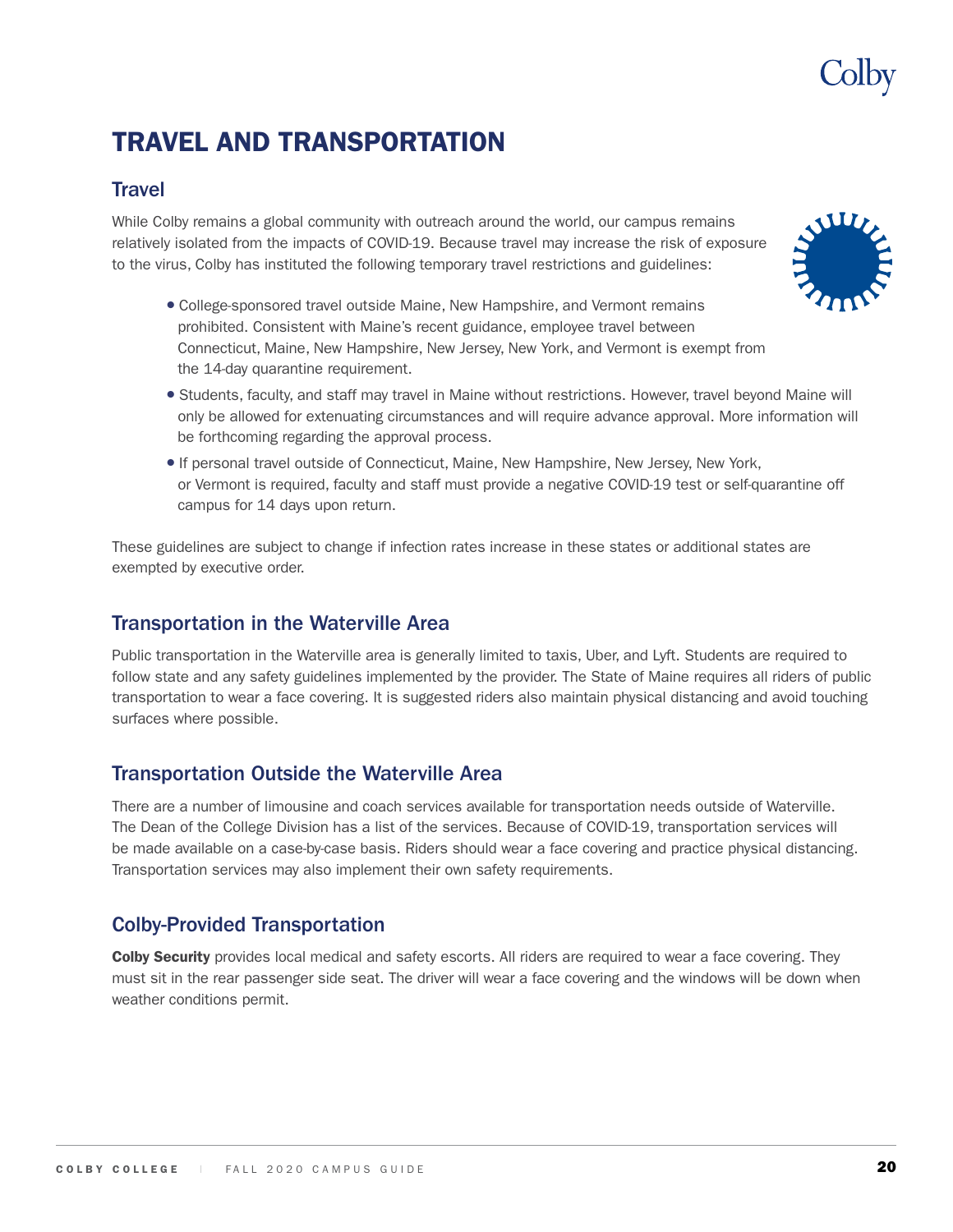## Colby

The Colby Shuttle operates between campus and Alfond Commons and the Lockwood Hotel. It generally is in service between 7 a.m. and 1 a.m. Times vary on the weekends. There is a detailed schedule on ColbyNow under the shuttle tab. All riders are required to wear face coverings. Physical distancing should be practiced when conditions allow, and riders should try to touch as few surfaces as possible. The driver will wear a face covering and will put the window down when weather conditions permit. There is a Plexiglass barrier between the driver and passengers.

The Jitney is staffed with student drivers and will provide service to locations within Waterville. The hours of operation are dependent upon the availability of student drivers. It is generally available between 2 p.m. and 1 a.m. For safety reasons during COVID-19, capacity is limited to a single person. Riders must wear a face covering and sit in the rear seat.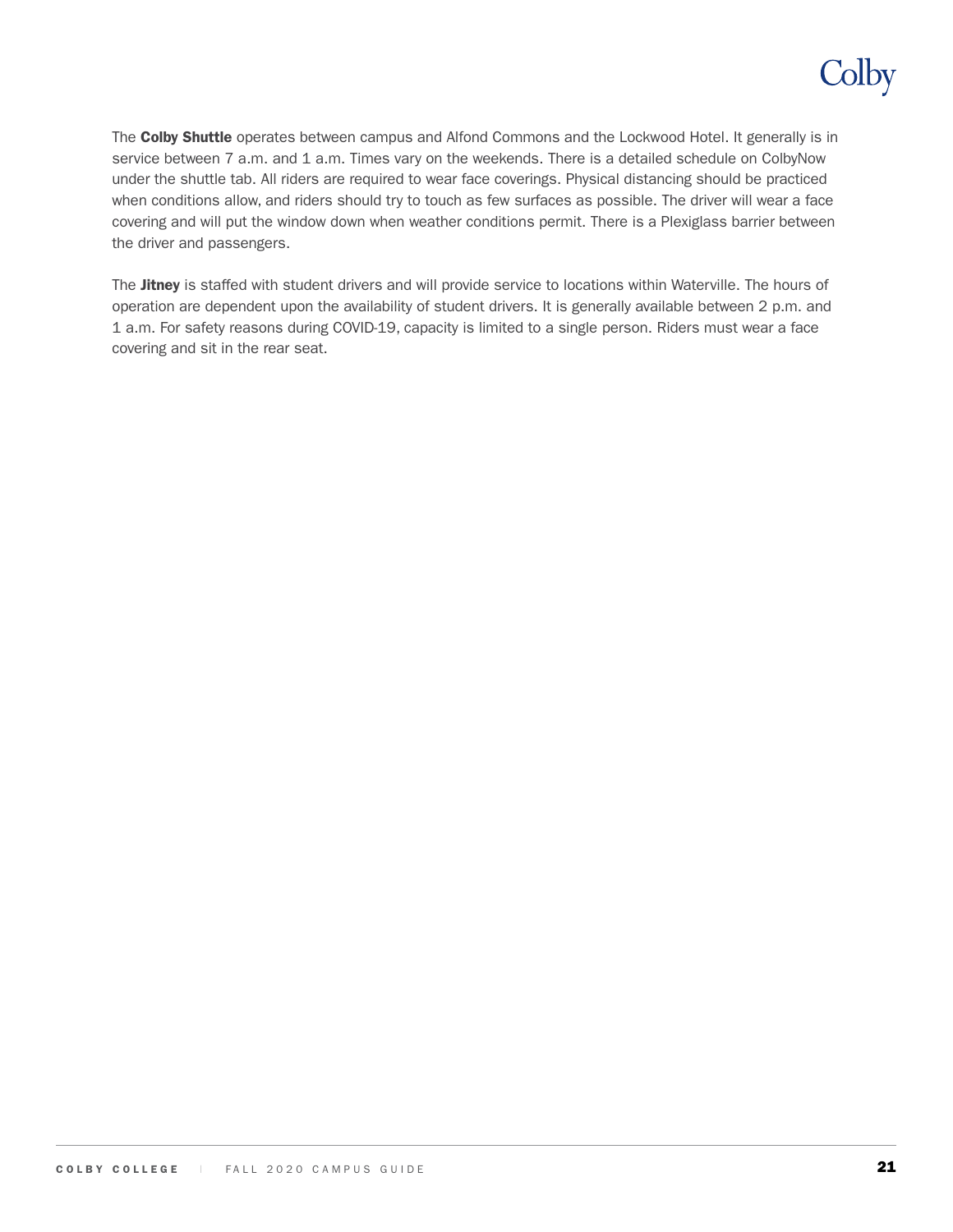# olby

## <span id="page-24-0"></span>FACULTY AND STAFF SUPPORT

Recognizing the personal and professional challenges presented by the COVID-19 pandemic, Human Resources and the Office of the Provost worked to explore ways to support Colby faculty and staff as the campus reopened. As a result, Colby has offered additional accommodations and new benefit options to support faculty and staff.

### Faculty Support

Colby faculty were provided with an option to teach in person/ hybrid or remote classes this fall. Those in high-risk categories



(as indicated by the CDC), or those who live with and care for family members at high risk were offered the option to teach fully remotely. Other faculty with special situations were invited to speak with the provost to make their decisions. Roughly 70 percent of courses will be taught in person or as hybrids, and about 30 percent will be taught fully remotely.

Faculty were also given the option to change course meeting times or adjust their course offerings to accommodate their situations. In addition, some faculty took family leave course releases, some changed sabbatical schedules, and others decided to participate in the College's new short-term voluntary retirement program. Many faculty will conduct office hours, department and committee meetings, and other types of events and meetings online in order to de-densify administrative and office spaces. Additionally, Colby has reconfigured classrooms and learning spaces and/or moved courses to new classrooms to de-densify these spaces.

The Center for Teaching and Learning offered an extensive set of faculty development programs this summer to help faculty revise their courses and adopt new ways of thinking about remote and hybrid pedagogy. Every classroom's occupancy capacity was evaluated and reconfigured to ensure appropriate physical distancing, and classes were reassigned to spaces most appropriate for their size and pedagogical format. Those faculty who requested the option to teach outdoors in tents have all been accommodated. Academic ITS has equipped many classrooms with new technological and media capacities and provided useful devices and other equipment to support instructors to assist with remote and hybrid learning.

### Staff Support

Human Resources staff continued to be in regular contact with employees to assist with work accommodations and other needs. Based on individual circumstances, Colby worked to provide reasonable accommodations and appropriate adjustments for staff with pre-existing health conditions or other concerns due to COVID-19.